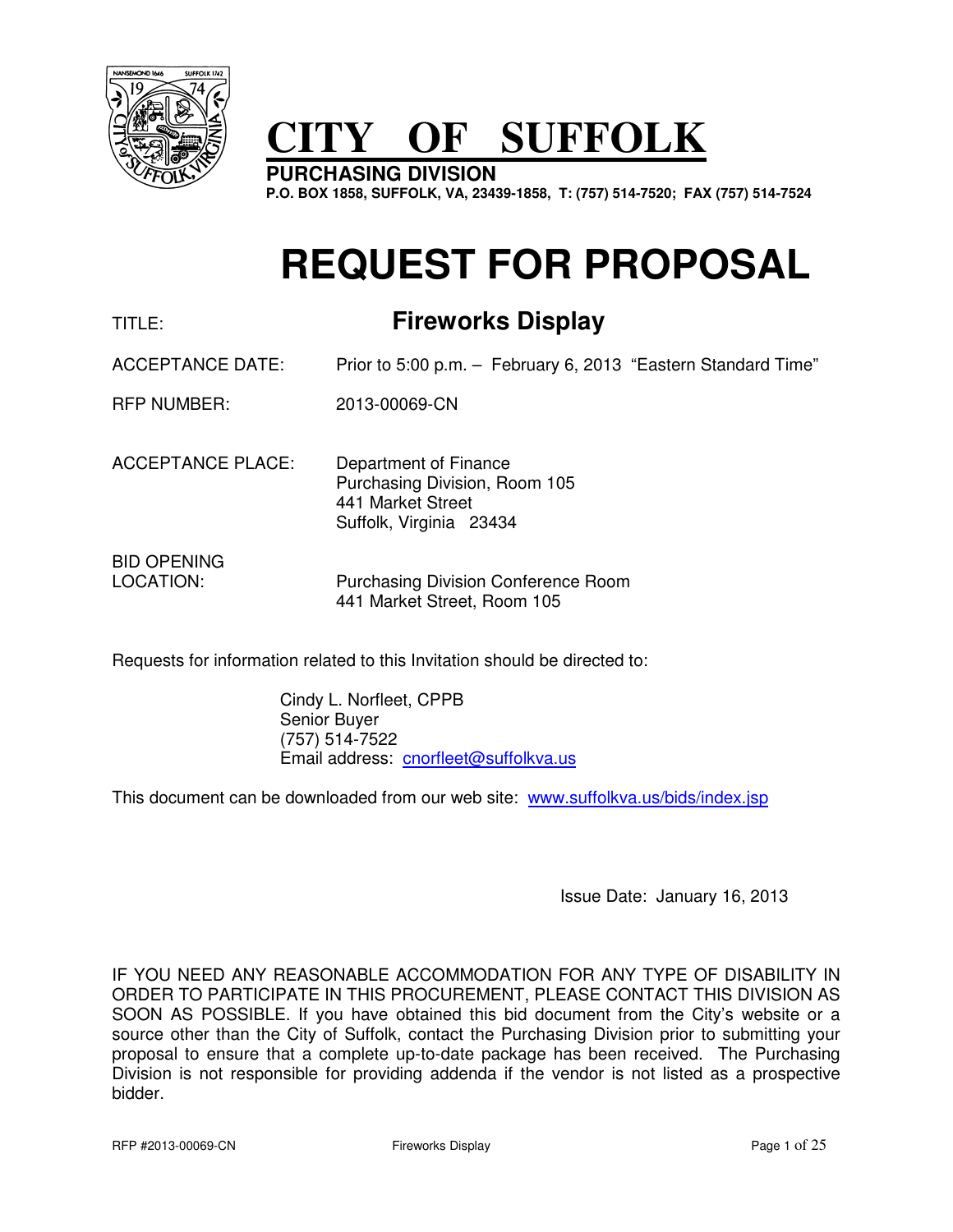# **REQUEST FOR PROPOSAL**

# **Fireworks Display**

# **SECTION/TITLE**

| 1.0 |                                                                |  |
|-----|----------------------------------------------------------------|--|
| 2.0 |                                                                |  |
| 3.0 |                                                                |  |
| 4.0 |                                                                |  |
| 5.0 |                                                                |  |
| 6.0 |                                                                |  |
| 7.0 |                                                                |  |
| 8.0 |                                                                |  |
|     |                                                                |  |
|     |                                                                |  |
|     |                                                                |  |
|     | Antiocollusion/Nondiscrimination/Drug Free Workplace Clauses24 |  |
|     |                                                                |  |

Prepared by Cindy Norfleet, CPPB, Buyer II Date: January 16, 2013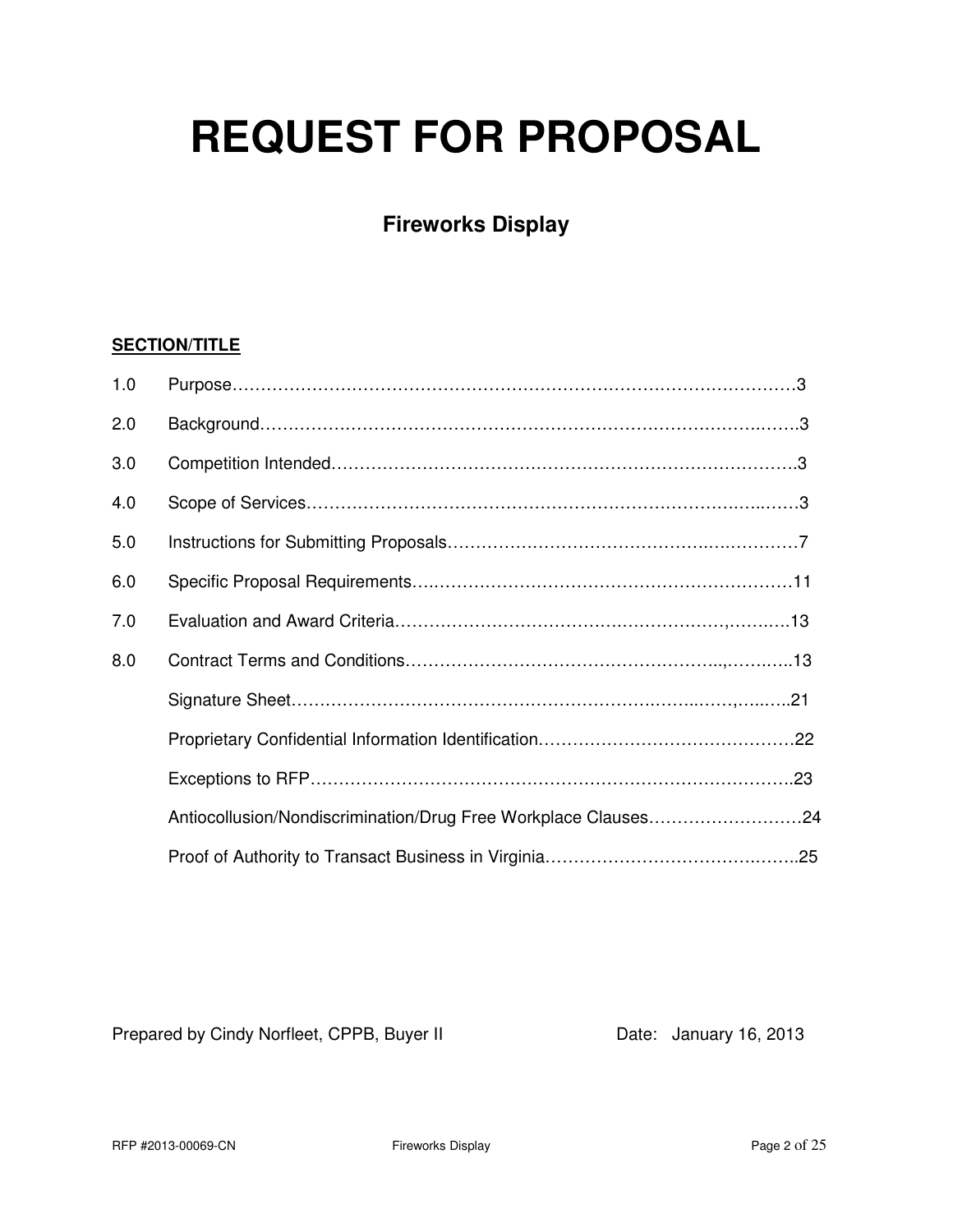# **1.0 PURPOSE**

 The intent and purpose of this Request for Proposal is to obtain firm fixed pricing from qualified, licensed contractors having at least five (5) years experience in providing fireworks to create/produce the annual Fourth of July displays for the City's Department of Parks and Recreation.

 The first display is scheduled for July 4, 2013 at the Constant's Wharf Park and Marina site, 100 E. Constance Road, Suffolk, Virginia or other site(s) as approved by the City and the Contractor. **The City anticipates awarding a contract for the July 2013 display with two (2) additional renewal options for the July 2014 and July 2015 events.** 

 As an option, other City departments may utilize the contract for similar displays during the contract period at a time and location acceptable to both parties. Pricing for each display, other than Fourth of July events, will be negotiated.

# **2.0 BACKGROUND**

 The City's Parks and Recreation Department has been hosting fireworks displays for approximately twenty (23) years at various locations. The first fireworks display was held at the Constant's Wharf site, and later re-located to Sleepy Hole Park and the Peanut Fest Site at the Airport, returning in 2007 to the Constant's Wharf Park and Marina. Each year, roughly four to five thousand (4000 – 5000) people attend this event.

# **3.0 COMPETITION INTENDED**

 It is the City's intent that this Request for Proposal (RFP) permits competition. It shall be the offeror's responsibility to advise the Purchasing Agent in writing if any language requirement, specification, etc., or any combination thereof, inadvertently restricts or limits the requirements stated in this RFP to a single source. Such notification must be received by the Purchasing Agent not later than five (5) days prior to the date set for bids to close.

# **4.0 SCOPE OF SERVICES**

All proposals must be made based on the criteria established herein; displays must meet or exceed these requirements. All offerors must be able to provide the following:

#### A. General

 The fireworks display shall be held each Fourth of July at a site approved by both the City and the Contractor commencing at 9 p.m., or at another agreed upon time, with a continuous display lasting fifteen (15) minutes as a minimum. The Contractor shall be required to provide a quality, nonchoreographed display design using a wide variety of top quality shells and special effects.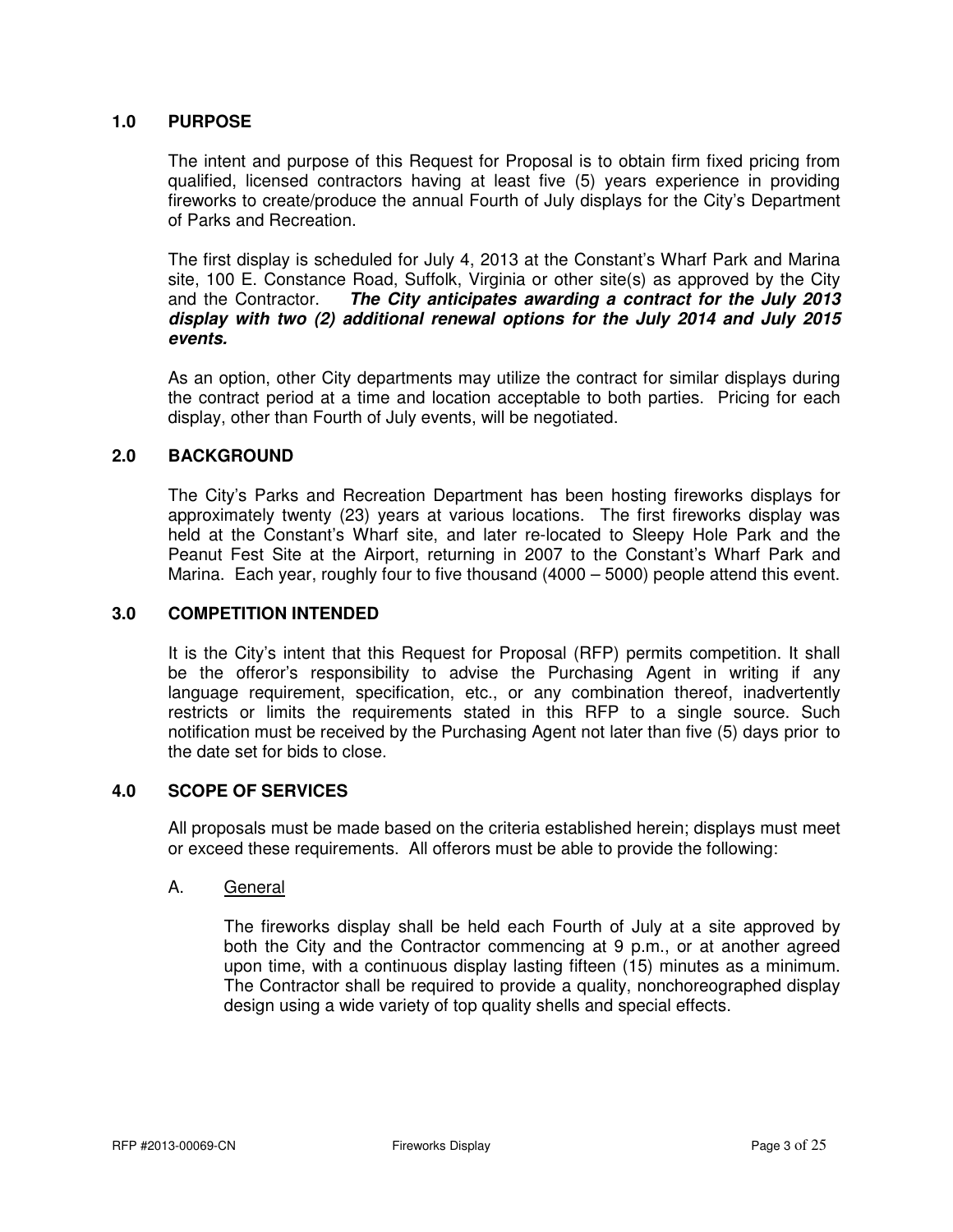Display/program shall include, as a minimum requirement, the following fireworks:

| <b>OPENING:</b> | 40 Each<br>2 Each<br>2 Each<br>1 Each              | 3-Inch Shells<br>4-Inch Shells<br>5-Inch Shells<br>6-Inch Shell                   |
|-----------------|----------------------------------------------------|-----------------------------------------------------------------------------------|
| BODY:           | 70 Each<br>80 Each<br>46 Each<br>24 Each<br>4 Each | 3-Inch Shells<br>4-Inch Shells<br>5-Inch Shells<br>6-Inch Shells<br>8-Inch Shells |

#### GRAND FINALE:

| 300 Each | 3-Inch Shells |
|----------|---------------|
| 2 Each   | 5-Inch Shells |
| -1 Each  | 6-Inch Shells |

 Above description conveys the size, quantity, and quality of materials desired for this display. The Contractor is encouraged to provide his/her own unique Fourth of July program as long as quality and quantity of materials are equal to that listed above. Submit a copy of your proposed program with the proposal to include a list of materials, sequence of events, and approximate time requirements.

 The Contractor shall package all special effects shells, lingering effects shells, and multi-break shells together. Each shell shall be specifically labeled for easy review and identification by the City representatives. The Contractor may not substitute shells for those listed in their proposal without prior written approval of the City.

 The display will be fired at least 1,000 feet from any spectator area. The firing time shall be approximately 9 p.m., dependent upon darkness and weather conditions.

 Fireworks shall be fired from a nearby barge for the 2013 Fourth of July Celebration.

#### B. Equipment

 The Contractor shall provide necessary safety equipment, and all tools and materials, including, but not limited to, mortar racks, containers, sand, lumber, stakes, etc., which may be required for the firing of the display.

 Fire extinguishers of appropriate classification and approved as operational shall be accessible and in plain view from the time the fireworks arrive on site until all fireworks are completely removed from the site.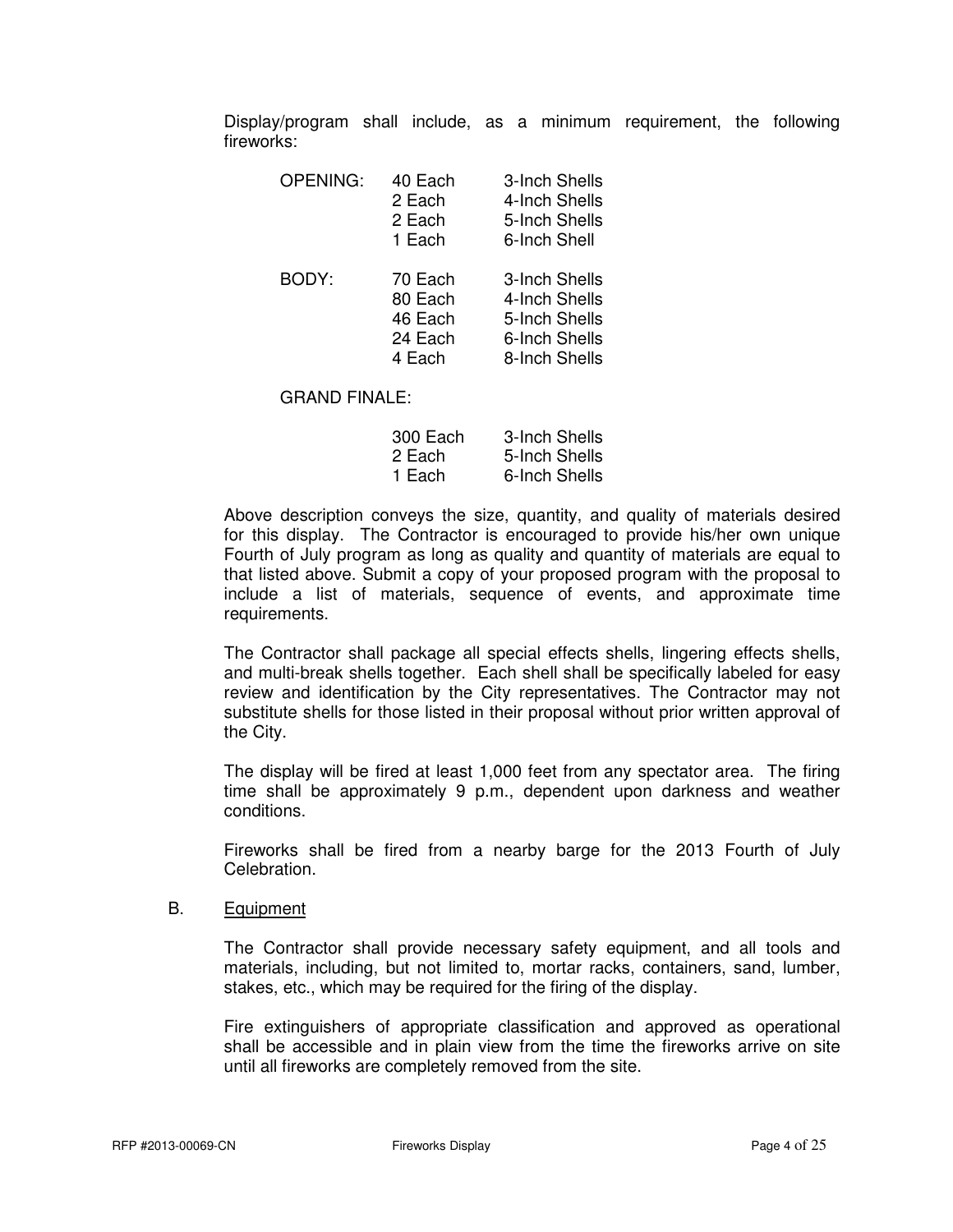Products and services not specifically mentioned in this Request for Proposal, but which are necessary to provide the functional capabilities described by the offeror, shall be included in this requirement.

# C. Condition of Firing Site

 The Contractor shall be responsible for removing all firing materials, debris, packing materials, etc, and for filling all holes utilized for firing of the displays. All holes left unattended as a result of a postponement of the display shall be marked with safety ribbon or cones.

 Removal of all materials shall be completed within three (3) hours after the firing of the display. The Contractor shall walk the fallout zone of the fireworks site at the end of the show and shall be responsible for the removal of any unexploded shells and to assist in the cleanup of debris.

 The Contractor shall provide ground protection to minimize damage to the area caused by the firing shells.

# D. Set Up and Discharge

 The Contractor shall be responsible for completely supervising and directing the setup and discharge of the fireworks displays using his best skills and attention.

 The Contractor shall ensure the security of the fireworks and firing materials at all times.

 All unfired fireworks shall be covered or protected during firing. Any shell not properly fired shall be disposed of in a safe manner approved by the City's fire official.

# E. Inclement Weather/Postponement of Display

In the event of inclement weather on July  $4<sup>th</sup>$ , the show may be postponed until the following day, July  $5<sup>th</sup>$ , or on another date selected and approved by both the City and the Contractor.

 The decision to postpone the fireworks display due to inclement weather shall be made by the Director of the Department of Parks and Recreation or her designated personnel.

# F. Permits and Licensing

 The Contractor shall be responsible for obtaining all licenses and permits as required by the City, State, and Federal government.

 The Contractor shall be responsible for applying and obtaining an application for the display from the City's Manager's Office not less than thirty (30} days prior to the event. Such application shall include the following information: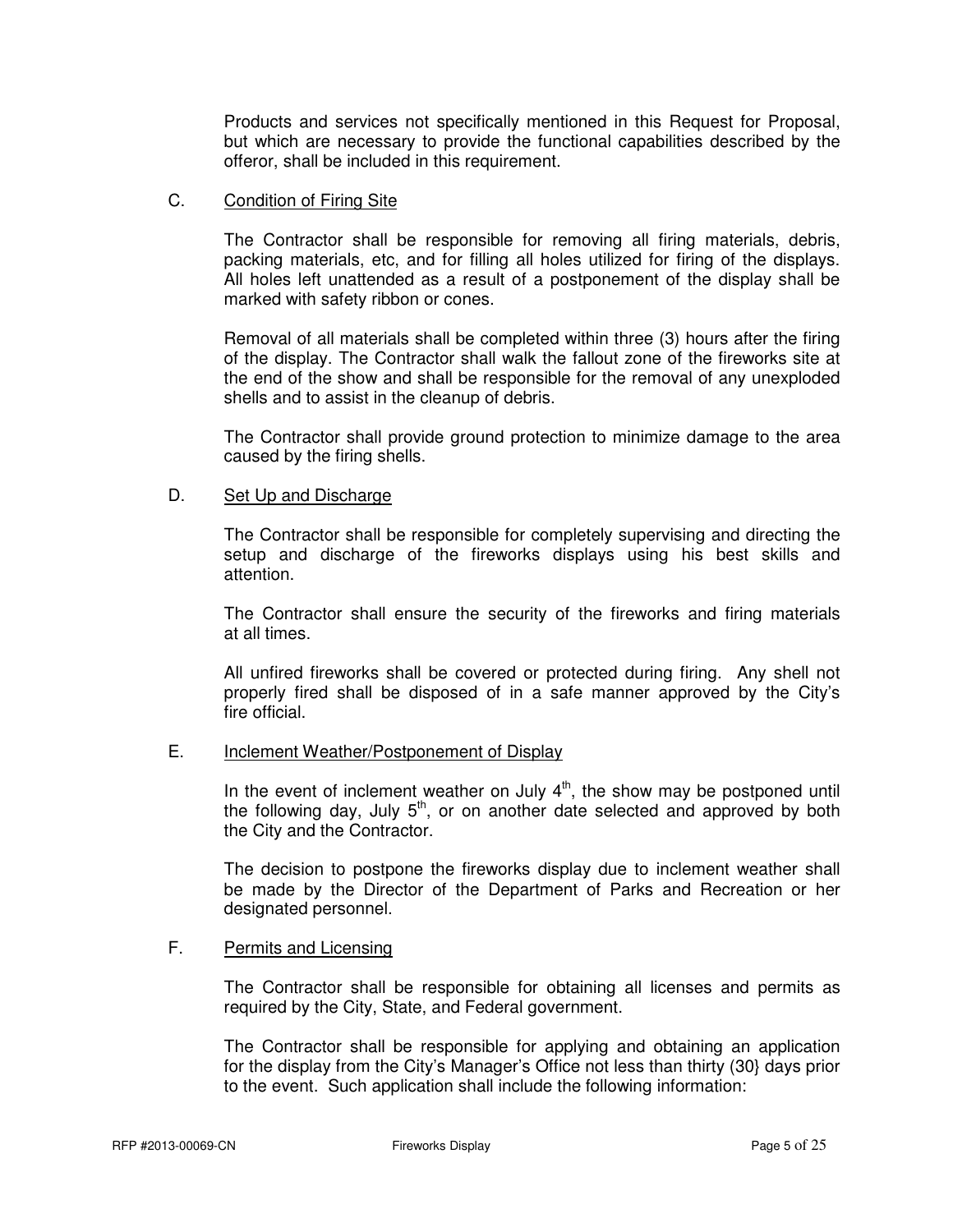- 1) Name and address of applicant
- 2) Date, time, and location of display
- 3) The name of the person who will operate the actual display
- 4) A statement that the applicant will assume full liability for any injuries to any person or damages to any property that may be caused by the negligence of any person involved in the display, and that the applicant will hold the City harmless from all claims for injuries or damages. An insurance policy or surety bond may be required whenever the applicant fails to satisfy the City Manager of its financial ability to satisfy possible claims.

# G. Personnel

 The Chief Pyrotechnician in charge of firing the display shall be at least twenty six (26) years of age with a minimum of five (5) years experience performing similar displays and shall have fired a minimum of six (6) displays in the past eighteen (18) months. This position is considered key personnel.

 The Contractor may not change the pyrotechnician after award of the show(s). If personnel changes need to be made, the Contractor shall submit the resume of the proposed personnel for City approval.

All other assistants shall be at least eighteen (18) years of age.

A minimum staff of two (2) people shall be provided for each display.

# H. Miscellaneous

 Prior to providing any fireworks display, the Contractor shall be required to make an on-site inspection of the location where the work will be performed to become completely familiar with the existing conditions.

 The fireworks displays shall be conducted in accordance with the National Fire Protection Association Standard 1123-1990, Public Display of Fireworks; the City of Suffolk's City Code Section 38, Article 5; the Virginia Statewide Fire Prevention Code; and the International Fire Code, 2000 edition.

# I. Responsibility of the City of Suffolk

 The City shall accept neither responsibility nor liability in connection with the storage of fireworks and/or firing materials.

 The City will provide personnel at the fireworks site for crowd control and site security.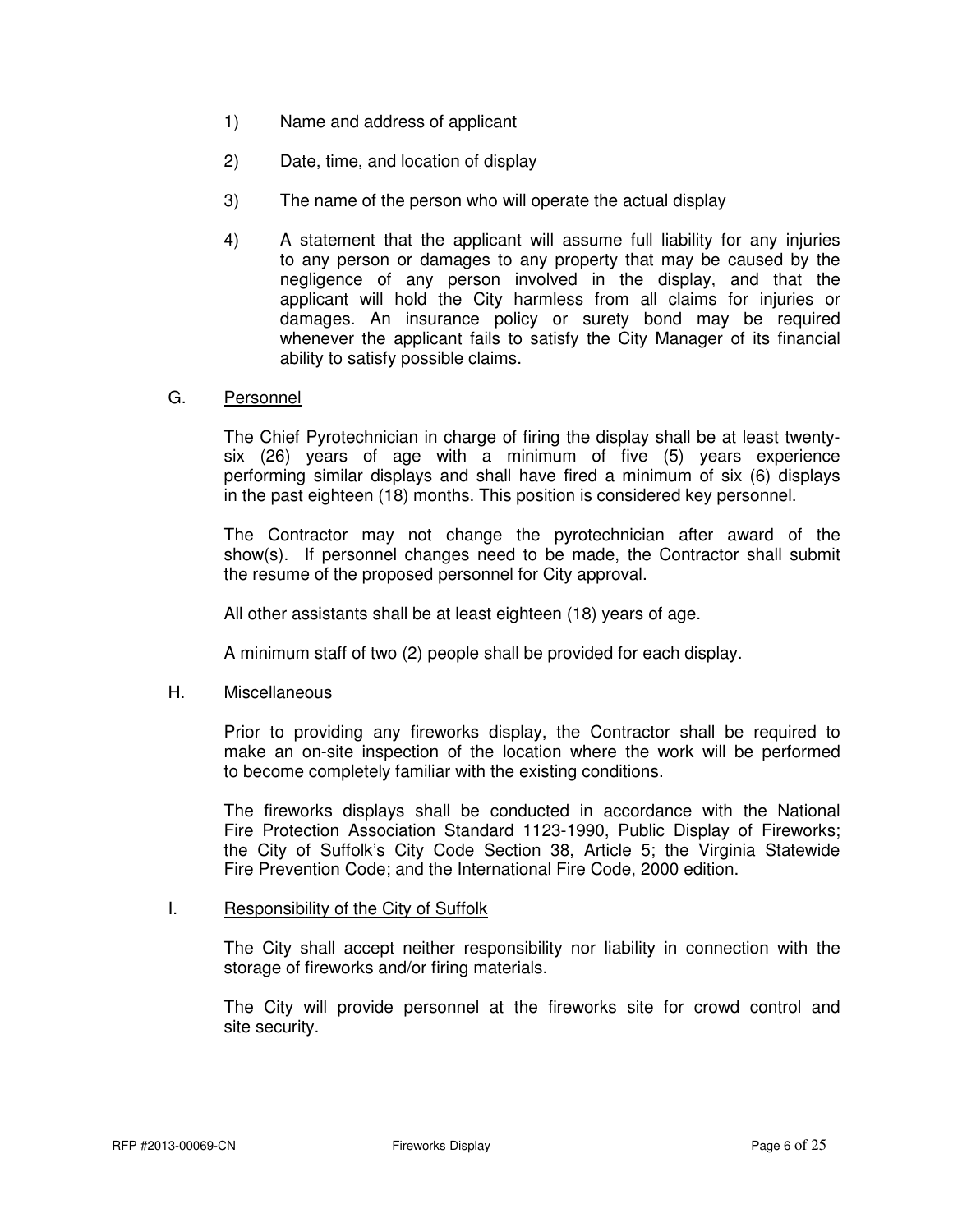The City will provide adequate security personnel/protection to preclude all individuals other than those authorized by the Contractor from entering the security area. Prior to, during, and immediately following the display, the City will furnish and set up restraining lines for keeping all persons out of the danger area and behind the safety zone lines pursuant to the instructions supplied by the Contractor and in compliance with all rules, orders, and regulations of the National Fire Protection Association.

 Spectator viewing, parking, dwellings, and fallout area shall be in compliance with the National Fire Protection Agency (NFPA) 1123 code for the Outdoor Display of Fireworks, as amended.

 A representative from the Suffolk Fire Department will conduct inspection and inventory of the fireworks shells prior to the display. A representative from the Department of Neighborhood Development Services will check that the proper licensing and certifications have been obtained.

# **5.0 INSTRUCTIONS FOR SUBMITTING PROPOSALS**

# 5.1 Submission of Proposals

 Read the entire solicitation before submitting a proposal. Failure to read any part of this RFP shall not relieve any offeror from his or her contractual obligations. Be sure proposal container is completely and properly identified. The face of the container shall indicate the RFP number, time and date of acceptance, and the title of the RFP. It is the bidder's responsibility to ensure the proposal is received prior to the acceptance time. The "official" time of acceptance shall be "date stamped" upon receipt of the bid package in the Purchasing Division office. Proposals may either be mailed to: P.O. Box 1858, Suffolk, Virginia 23439 or hand delivered to 441 Market Street, Room 105, Suffolk, Virginia 23434.

# 5.2 Questions and Inquiries

 Questions and inquiries, both verbal and written, will be accepted from any and all firms. Inquires pertaining to Request for Proposals must give RFP number, title and acceptance date. Material questions will be answered in writing and will be distributed to all firms who receive the RFP provided, that all questions are received five (5) days prior to opening date.

 The Senior Buyer, Cindy Norfleet, is the designated authorized spokesperson for the City of Suffolk with respect to this RFP. Accordingly all questions and/or comments should be directed to the Buyer's attention. The respondents to this RFP shall not contact, either directly or indirectly, any other employee or agent of the City regarding this RFP. This prohibition shall also extend to the Suffolk City Council and other elected City officials. Any such unauthorized contact may disqualify the offeror from the procurement.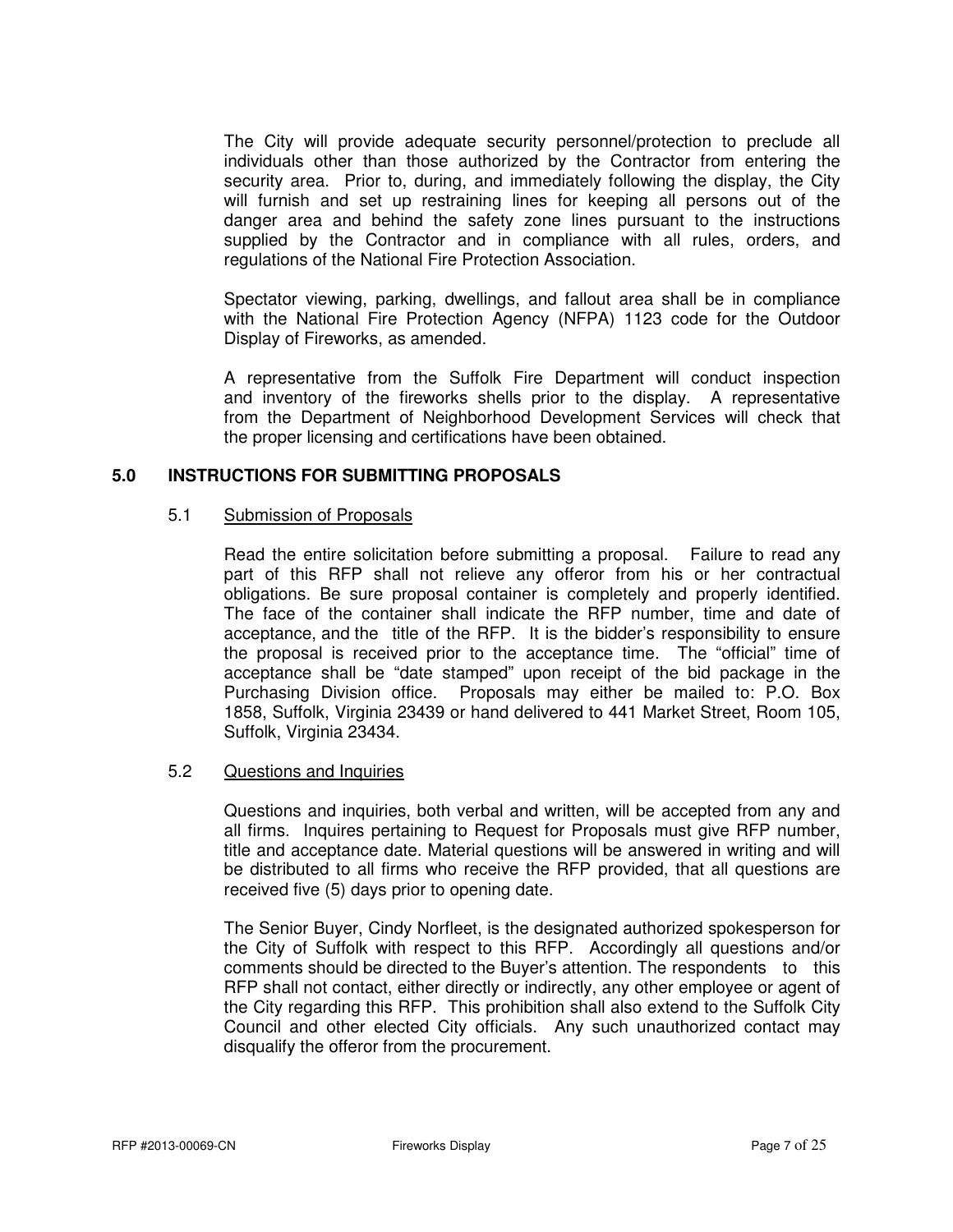# 5.3 Addendum and Supplement to Request

 If it becomes necessary to revise any part of this request or if additional data are necessary to enable an exact interpretation of provisions of this request, an addendum will be issued. It is the responsibility of the offeror to ensure that he has received all addendums prior to submitting a proposal. All addenda can be downloaded from www.suffolk.va.us.

# 5.4 Firm Pricing for City Acceptance

 Proposal pricing must be firm for City acceptance for 120 days from proposal receipt date.

# 5.5 Proprietary Information

 Trade secrets or proprietary information submitted by an offeror in connection with this solicitation shall not be subject to disclosure under the Virginia Freedom of Information Act; however, the offeror must invoke the protections of this section prior to or upon submission of the data or other materials, and must clearly identify the data or other materials to be protected and state the reasons why protection is necessary. Offerors shall not mark sections of their proposal as proprietary if they are to be part of the award of the contract and are of a "Material" nature. Any propriety information must be listed on the attached "Proprietary/confidential Information Identification" form and submitted with the proposal.

# 5.6 Authority to Bind Firm in Contract

 Proposals MUST give full firm name and address of offeror. Failure to manually sign proposal may disqualify it. Person signing proposal should show TITLE or AUTHORITY TO BIND HIS FIRM IN A CONTRACT. Firm name and authorized signature must appear on proposal in the space provided on the pricing page.

- 5.7 Preparation and Submission of Proposals
	- a. All proposals shall be signed in ink by the individual or authorized principals of the firm.
	- b. All attachments to the Request for Proposal requiring executing by the firm are to be returned with the proposals.
	- c. Proposals are to be returned in a sealed container. The face of the container shall indicate the RFP number, time and date of public acceptance, and the title of the proposal.
	- d. It is the Offeror's responsibility that the proposals are received by the Purchasing Division BEFORE the hour specified on the opening date. Requests for extensions of this time and date will not be granted.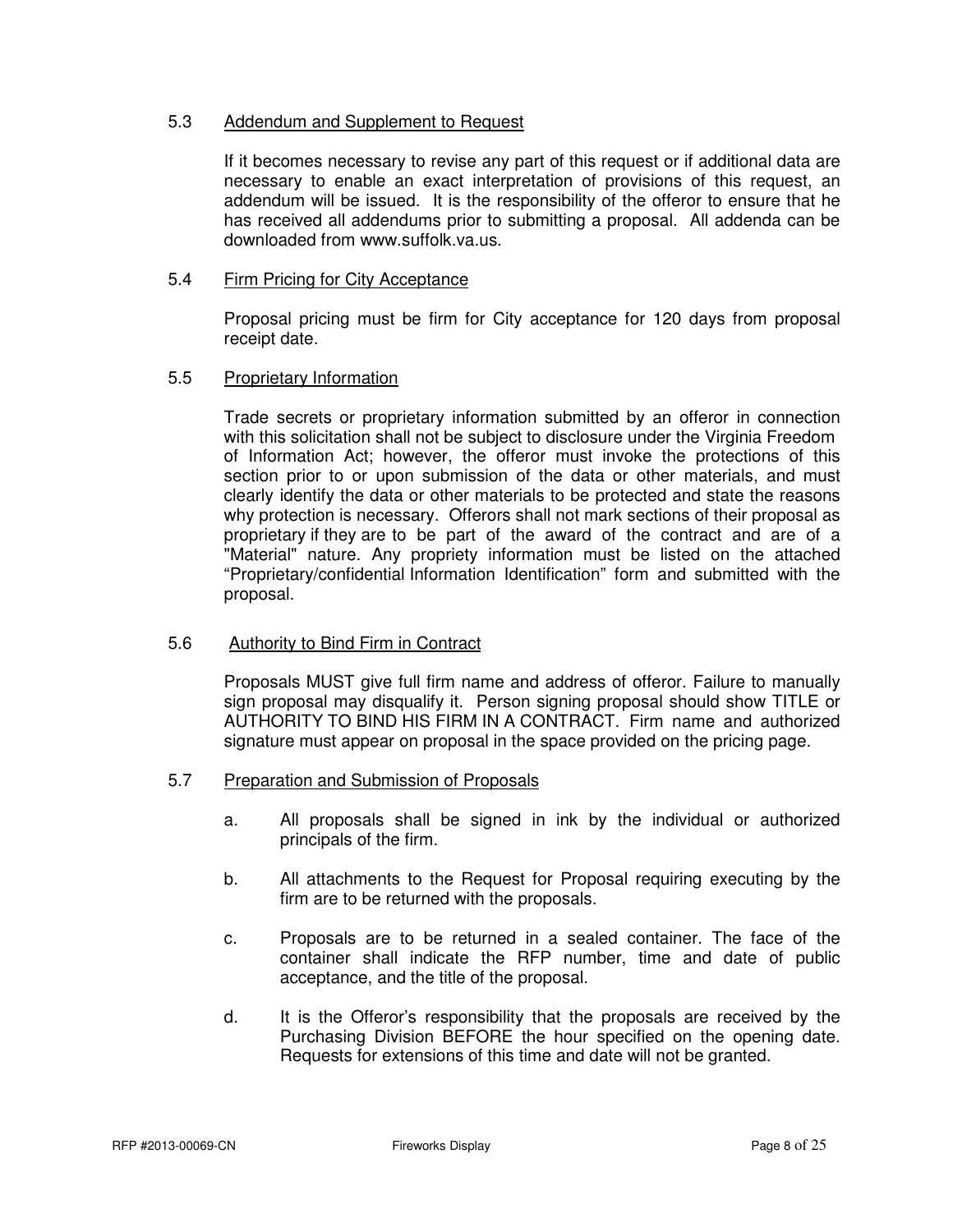Firms mailing their proposals shall allow for normal mail time to ensure receipt of their proposals by the Purchasing Division prior to the time and date fixed for acceptance of the proposals. Proposals or unsolicited amendments to proposals received by the City after the acceptance date will not be considered. Proposals will be publicly accepted and logged in at the time and date specified above.

 e. Each firm shall submit **one (1) original and three (3) copies** of their proposal to the City's Purchasing Division as indicated on the cover sheet of this Request for Proposal. The original proposal shall be clearly marked.

 One electronic original copy shall be included in the proposal package.

 A redacted original and electronic copy shall also be included in the proposal package. All information marked proprietary shall be removed from the original and electronic redacted copies.

# 5.8 Withdrawal of Proposals

- a. All proposals submitted shall be valid for a minimum period of one hundred twenty (120) calendar days following the date established for acceptance.
- b. Proposals may be withdrawn on written request from the offeror at the address shown in the solicitation prior to the time of acceptance.
- c. Negligence on the part of the offeror in preparing the proposal confers no right of withdrawal after the time fixed for the acceptance of the proposals.

# 5.9 Registering of Corporation

 Any corporation transacting business in Virginia shall secure a certificate of authority, as required by Section 13.1-757 of the Code of Virginia, from the State Corporation Commission (SCC), PO Box 1197, Richmond, VA. The SCC may be reached at (804) 371-9733.

# 510 Late Proposals

 LATE proposals will be returned to offeror UNOPENED, if RFP number, acceptance date and offeror's return address is shown on the container. It is the offeror's responsibility to insure arrival prior to the acceptance time for the RFP.

# 5.11 Rights of the City

 The City reserves the right to accept or reject all or any part of any proposal, waive informalities and award the contract to best serve the interest of the City.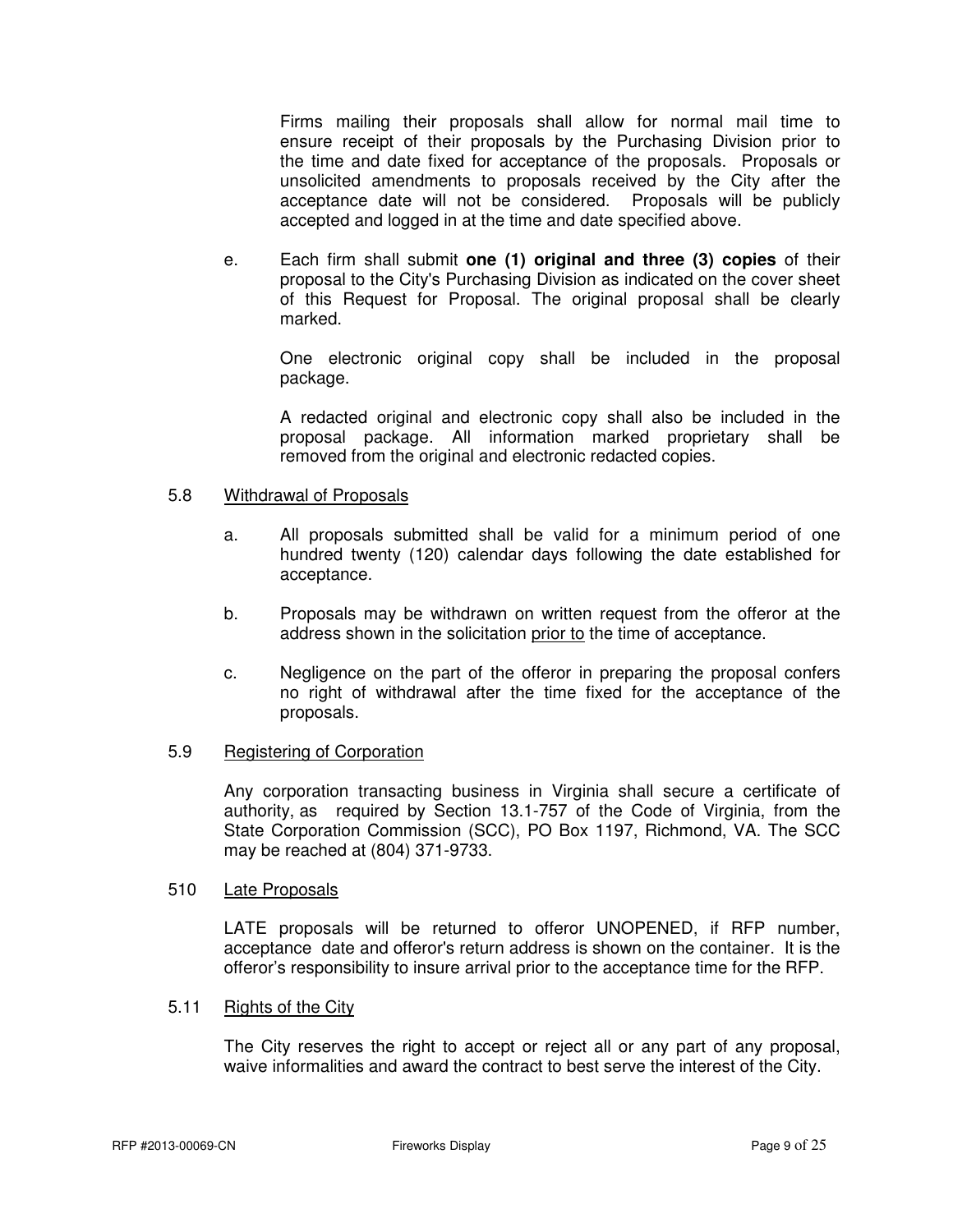# 5.12 Deviations from Scope of Services

 If there is any deviation from that prescribed in the scope of services, the appropriate line in the scope of services shall be ruled out and the substitution clearly indicated. The City reserves the right to determine the responsiveness of any deviation.

# 5.13 Miscellaneous Requirements

- a. The City will not be responsible for any expenses incurred by a firm in preparing and submitting a proposal. All proposals shall provide a straightforward, concise delineation of the firm's capabilities to satisfy the requirements of this request. Emphasis should be on completeness and clarity of content.
- b. Offerors who submit a proposal in response to this RFP may be required to make an oral presentation of their proposal. The Purchasing Division will schedule the time and location for this presentation.
- c. The contents of the proposal submitted by the successful offeror and this RFP will become part of any contract awarded as a result of the Scope of Services contained herein. The successful firm will be expected to sign a contract with the City.

 The City reserves the right to reject any and all proposals received by reason of this request, or to negotiate separately in any manner necessary to serve the best interests of the City.

# 5.14 Announcement of Award

 A Notice of Award will be posted on the City's web site www.suffolkva.us and on the bulletin board located in the Purchasing Division, Room 105, 441 Market Street, Suffolk, Virginia.

# 5.15 Protest

 Offerors may refer to Sections 2.2-4357 through 2.2-4364 of the Code of Virginia to determine their remedies concerning this competitive process.

# 5.16 Inclement Weather/Closure Of City Hall

 If City Hall is closed for business at the time scheduled for bid opening, for whatever reason, sealed bids will be accepted and opened on the next scheduled business day, at the originally scheduled time.

# 5.17 Use of Contract by Other Public Bodies

 Bidders are advised that the resultant contract may be extended, with the authorization of the Bidder, to other public bodies, or public agencies or institutions of the United States to permit their use of the contract at the same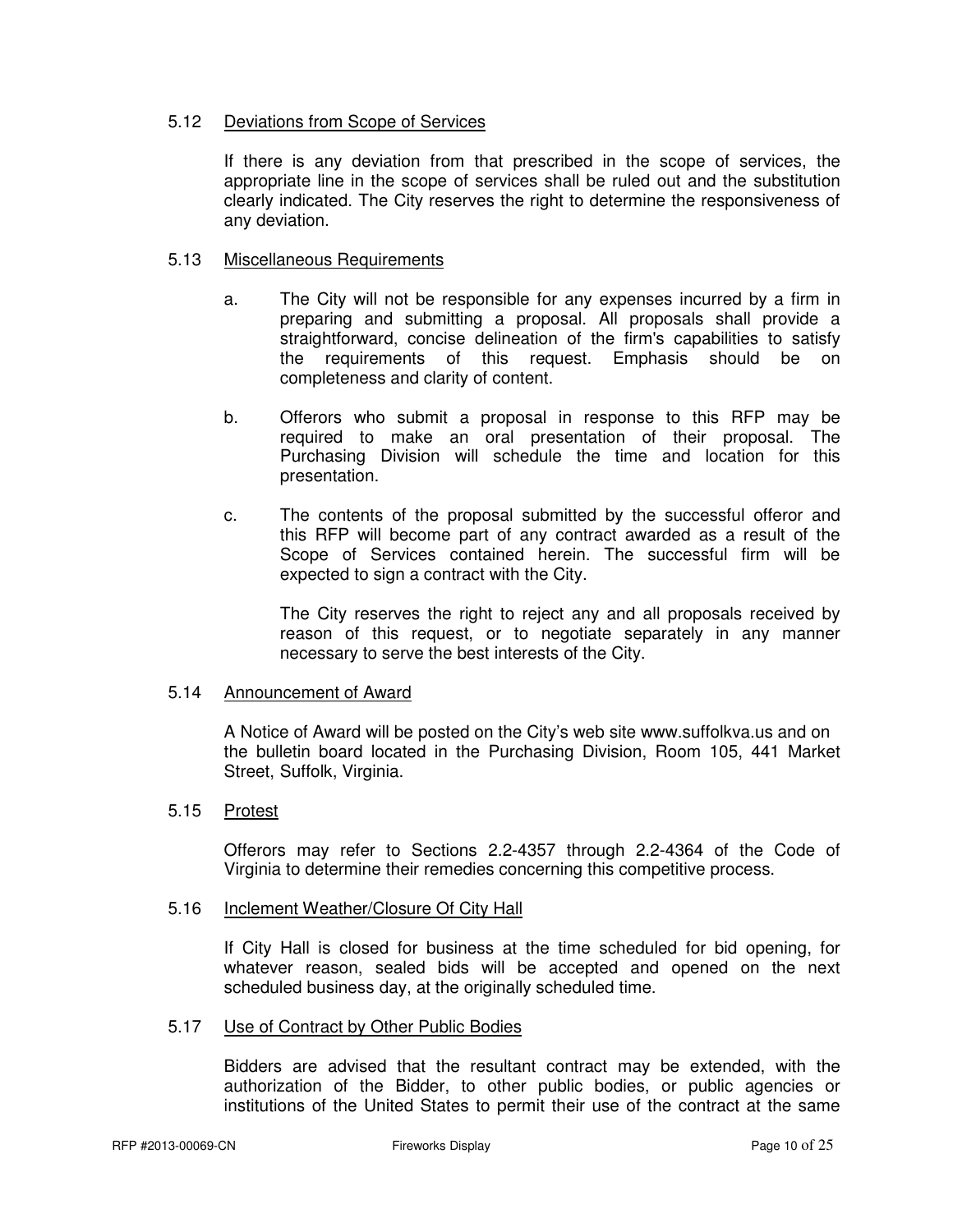prices and/or discounts and terms and conditions of the resulting contract. If any other public body decides to use the final contract, the Contractor shall deal directly with the public body concerning the placement of orders, issuance of the purchase orders, contractual disputes, invoicing and payment. The City of Suffolk acts only as the "Contracting Agent" for these public bodies. Failure to extend a contract to a public body will have no effect on consideration of your bid.

 It is the Contractor's responsibility to notify the public body(s) of the availability of the contract(s).

 Other public bodies desiring to use the contract shall make their own legal determination as to whether the use of this contract is consistent with their laws, regulations and other policies.

 Each public body has the option of executing a separate contract with the Contractor(s). Public bodies may add terms and conditions required by statue, ordinances, and regulations, to the extent that they do not conflict with the contract terms and conditions. If, when preparing such a contract, the general

 terms and conditions of a public body are unacceptable to the Contractor, the Contractor may withdraw its extension of the award to that public body.

 The City of Suffolk shall not be held liable for any costs or damages incurred by another public body as a result of any award extended to that public body by the Contractor.

# 5.18 Taxes in Arrears

No bid or proposal will be accepted from or Contract awarded to any person, firm or corporation that is in arrears, or is in default to the City upon any debt or contract, or that is a defaulter as surety or otherwise upon any obligation to the City.

# **6.0 SPECIFIC PROPOSAL REQUIREMENTS**

Proposals should be as thorough and detailed as necessary to allow the City of Suffolk to properly evaluate the Offeror's capabilities to provide the required services. Offerors are required to submit the following items in the format provided as a complete proposal:

 Bid documentation shall facilitate compliance with competitive sealed proposals in accordance with the Virginia Public Procurement Act.

# 6.1 Signature Sheet and Cover Letter

 The Offeror shall complete and submit the Signature Sheet (included in the proposal) and submit it with a brief cover letter. The cover letter should summarize key elements of the proposal. An individual authorized to bind the Contractor must sign the letter and Signature Sheet, as well. The letter must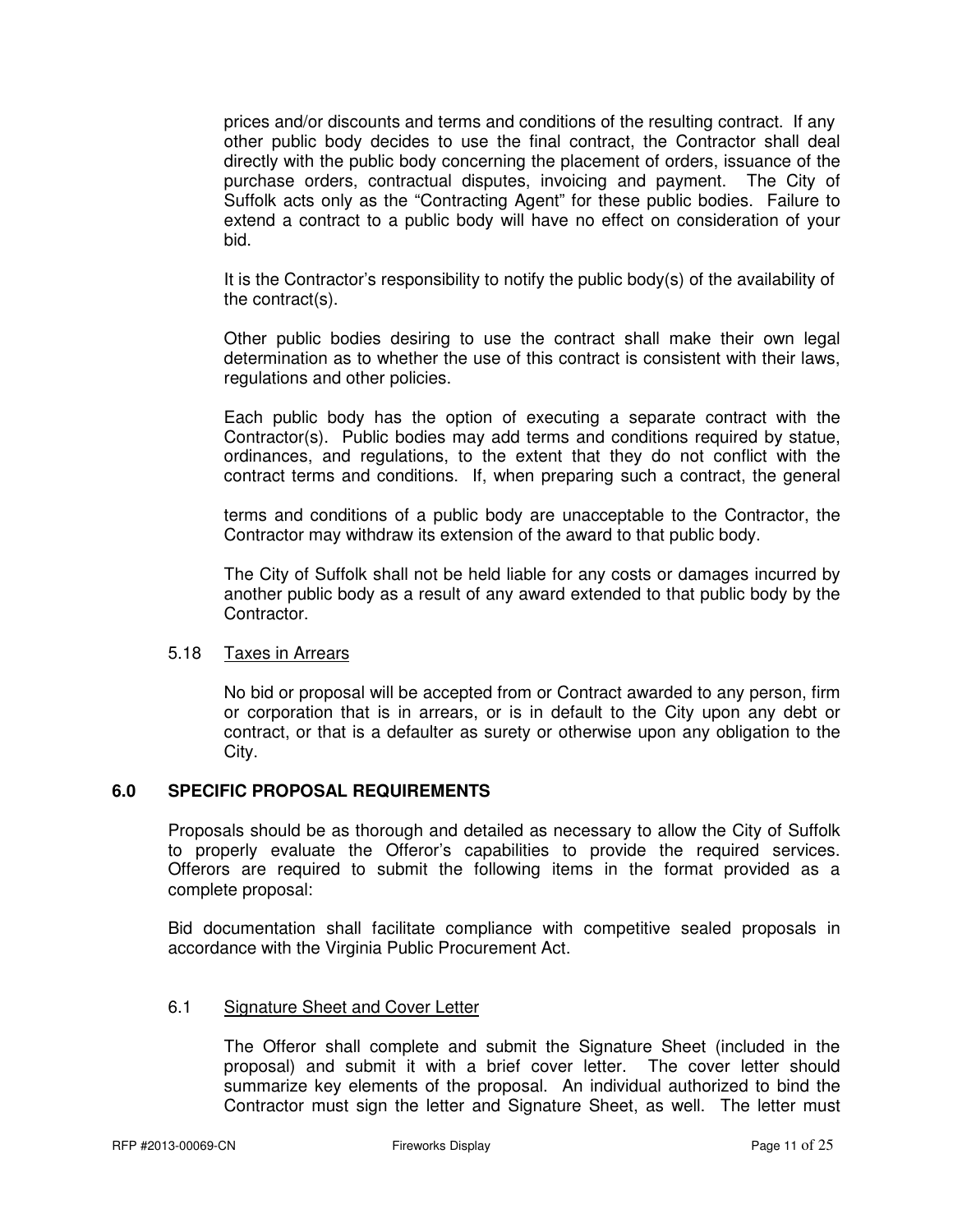stipulate that the proposal price(s) will be valid for a period of at least 120 days. Indicate the address and telephone number of the Contractor's office.

- 6.2 Credentials and Experience
	- a. Provide a brief summary of the history of your company, including number of years of experience.
	- b. List three (3) current references for whom comparable work has been performed. This list shall include company name, person to contact, address, and telephone number.
	- c. Provide the resume of the Chief Pyrotechnician to be assigned to the display(s). Provide information pertaining to the staffing for each display/event, to include number of employees present, work experience, and the role of each in the presentation.
	- d. Provide a sample video tape of comparable fireworks displays your organization has provided in the last two (2) years.

#### 6.3 Presentation/Display Plan

 a. Submit a narrative description for the proposed fireworks display, which includes the order in which shells are to be fired, as well as the size and types to be used.

 Narrative shall include three (3) different show levels, starting with a basic presentation, followed by an upgraded presentation, and culminating with a more advanced display, increasing the number and/or type of shells fired for each level. Each level of display described shall be for a fifteen (15) minute presentation.

 Include a separate price for each level of display. Price provided shall include a lump sum price or percentage of increase for each July  $4<sup>th</sup>$ production through 2015.

- b. Supply a breakdown of all shells to be used by size and description, as well as a price per shell.
- c. Provide a plan/explanation showing how display/materials, etc. will be protected from inclement weather prior to and during the performance.

# 6.4 Cost of Services

- a. Provide an overall price/lump sum total per show for each of the three (3) levels described in your proposal. Include any escalation in price for the 2014 and 2015 productions/displays.
- b. Provide a breakdown of price per shell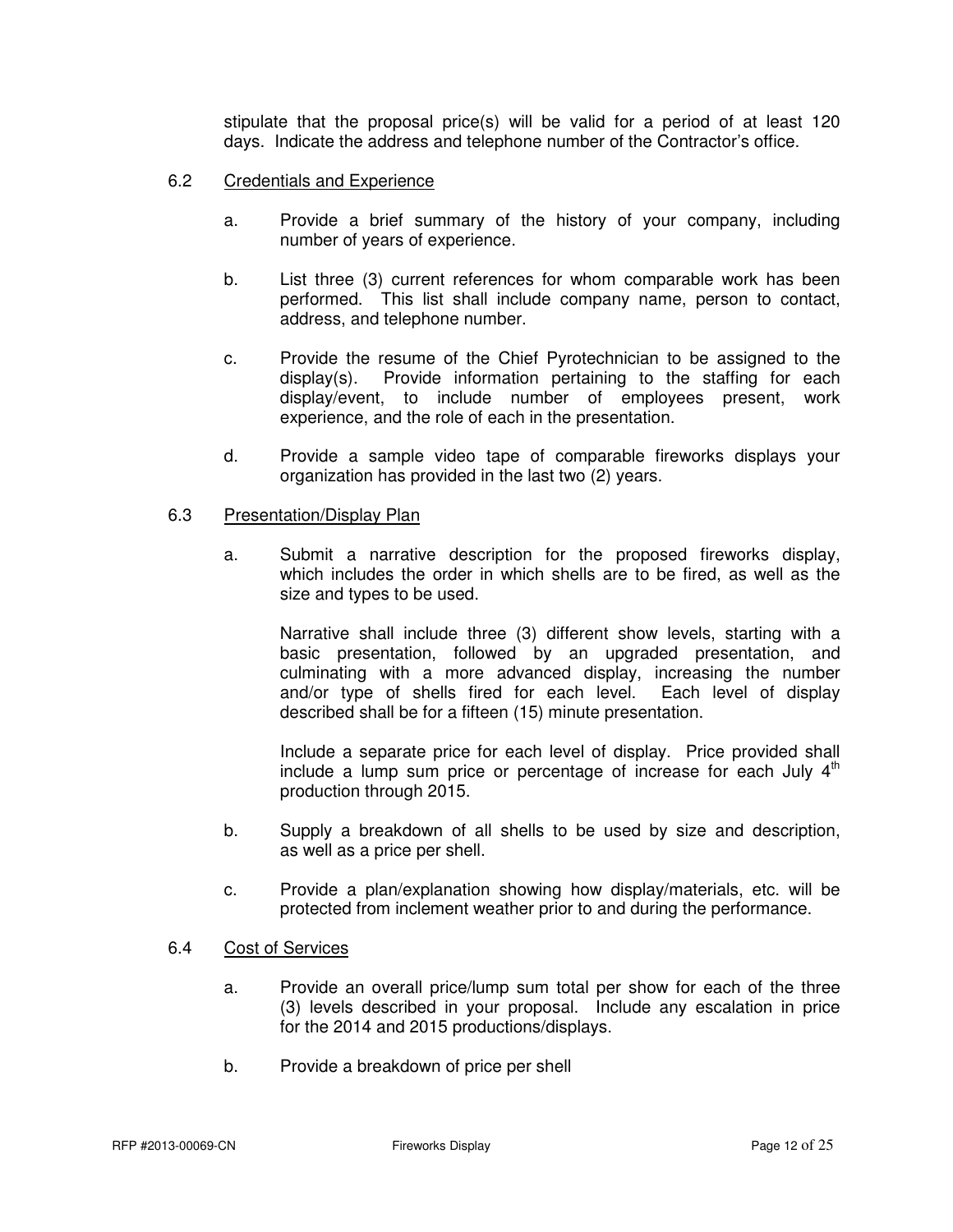c. Does the offeror have any rescheduling or cancellation fees? Please provide copies of your organization's policies on these items.

# **7.0 EVALUATION AND AWARD CRITERIA**

The City's Evaluation Committee shall review each proposal and verify the claims and credentials of each Offeror. Two (2) or more Offerors deemed to be fully qualified and best suited among those submitting proposals will be selected for interview based on the criteria listed below:

- Credentials and related experience of organization and personnel assigned to the project (weigh 3.0)
- Appropriateness and suitability of presentation/display plan(s) for the intended purpose (weight 4.0)
- Cost of Services (weight 2.0)
- Completeness of proposal (weight 1.0 points)

 Negotiations shall then be conducted with each of the Offerors so selected. Price shall be considered, but need not be the sole determining factor. After negotiations have been conducted with each Offeror, the City shall select the Offeror which, in its opinion, has made the best proposal, and will award the contract to that Offeror. Should the City determine, in its sole discretion, that one Offeror is qualified, or that one Offeror is clearly more highly qualified than the other under consideration, a contract may be negotiated and awarded to that Offeror. The City of Suffolk is not required to furnish a statement of the reason(s) why a proposal was not deemed to be the most advantageous.

 The successful firm will be expected to sign a contract with the City of Suffolk in substantial accordance with the attached Proposed Agreement. The successful firm shall execute and return the contract documents to the City within ten (10) days of receipt. The City reserves the right to include additional terms and provisions, as negotiated.

# **8.0 CONTRACT TERMS AND CONDITIONS**

# 8.1 License Requirement

 All firms doing business in the City of Suffolk are required to be licensed in accordance with the City of Suffolk business license ordinance. Wholesale and retail merchants without a business location in the City of Suffolk are exempt from this requirement. Any questions concerning business licenses should be directed to the Commissioner of the Revenue's Office, telephone (757) 514- 4260.

# 8.2 Insurance

 The successful bidder shall procure, maintain, and provide proof of, insurance coverage's for injuries to persons and/or property damage as may arise from or in conjunction with, the work performed on behalf of the City by the bidder, his agents, representatives, employees or subcontractors. Proof of coverage as contained herein shall consist of all policies, endorsements, declaration pages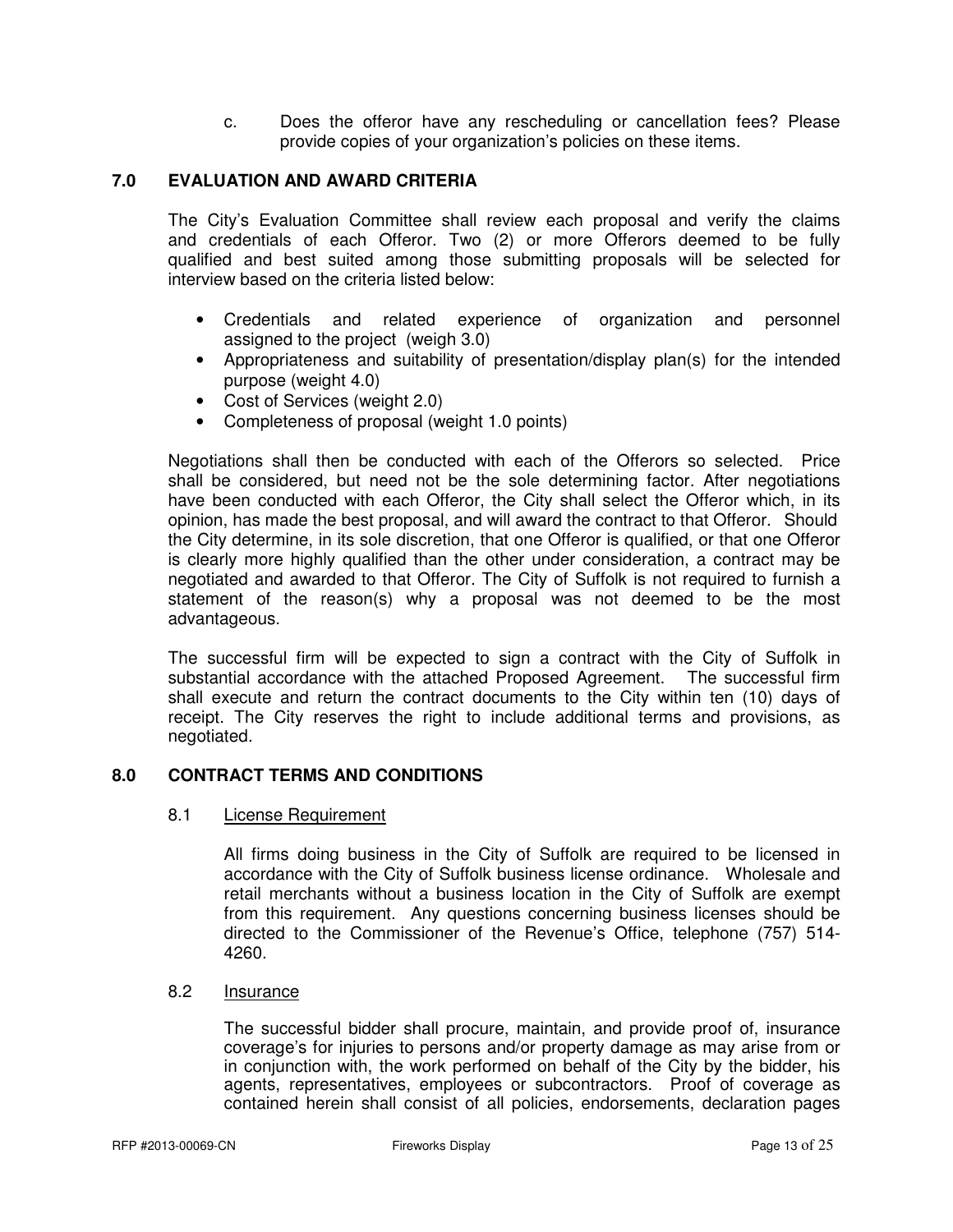and certificates of insurance and shall be submitted fifteen (15) days prior to the commencement of work, and such coverage shall be maintained by the offeror for the duration of the contract period; for occurrence policies. Claims made policies must be in force or that coverage purchased for three (3) years after delivery date.

a. General Liability

 Coverage shall be as broad as: Comprehensive General Liability endorsed to include Broad Form, Commercial General Liability form including Products/Completed Operations.

1. Minimum Limits

General Liability:

 \$2,000,000 General Aggregate Limit \$1,000,000 Products & Completed Operations \$1,000,000 Personal and Advertising Injury \$1,000,000 Each Occurrence Limit \$1,000,000 Fire Damage Limit \$ 500,000 Medical Expense Limit

# b. Workers' Compensation

 Limits as required by the Workers' Compensation Act of Virginia. Employers Liability, \$1,000,000.

c. Umbrella/Excess Liability

\$2,000,000 umbrella/excess liability coverage

- d. Coverage Provisions
	- 1. All deductibles or self-insured retention shall appear on the declaration pages, endorsements, and/or policies provided.
	- 2. The City of Suffolk, its' officers/officials, employees, agents and volunteers shall be added as "additional insured" as their interests may appear. A copy of all endorsements, declaration pages, and policies that address additional insured shall be provided. This provision does not apply to Professional Liability or Workers' Compensation/Employers' Liability.
	- 3. The offeror's insurance shall be primary over any applicable insurance or self-insurance maintained by the City.
	- 4. Shall provide thirty (30) days written notice to the City before any cancellation, suspension, or void of coverage in whole or part, where such provision is reasonable.
	- 5. All coverages for subcontractors of the offeror shall be subject to all of the requirements stated herein.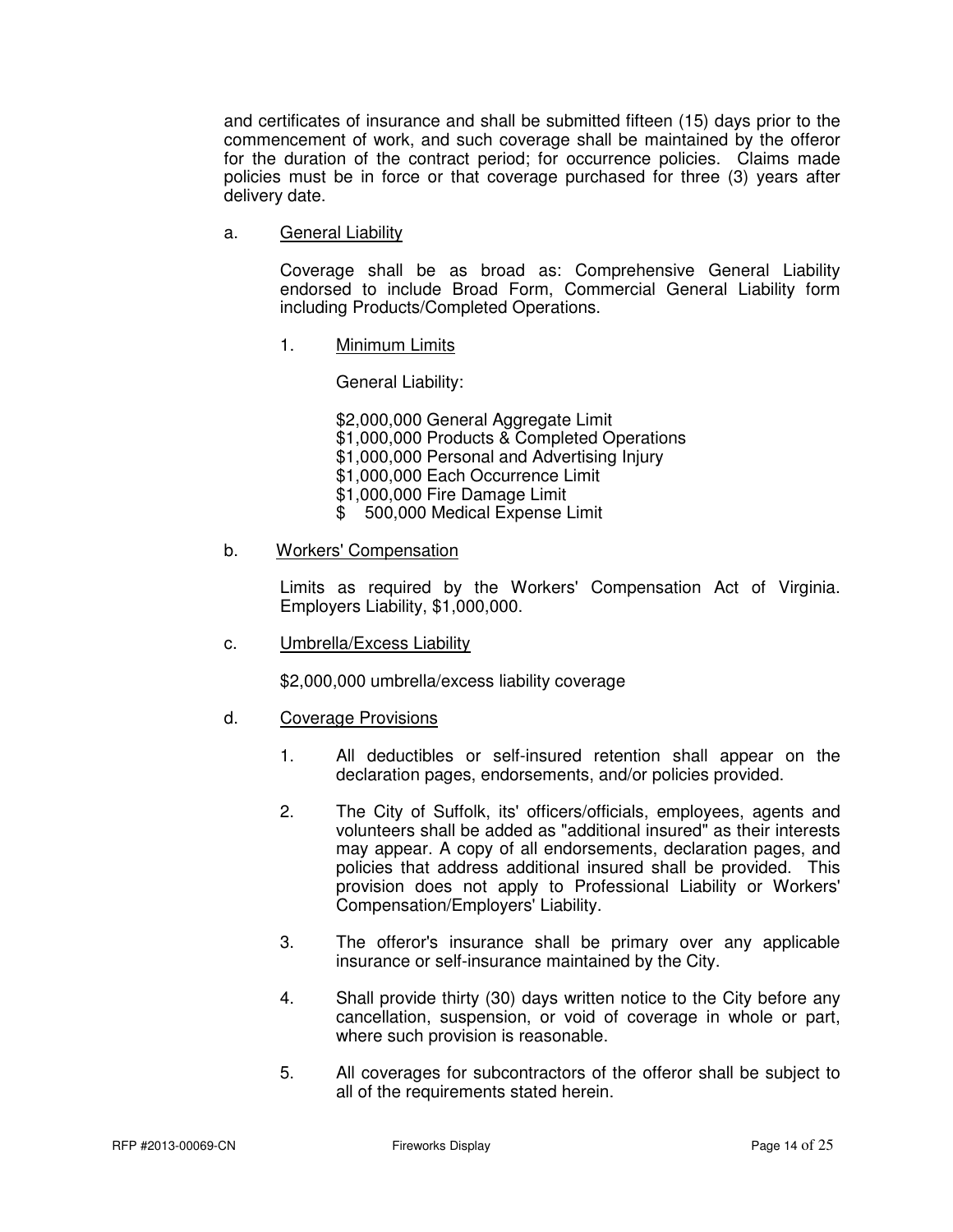- 6. All deductibles or self-insured retention shall appear on the declaration page(s), endorsement(s), and/or policies and shall be subject to approval by the City. At the option of the City, either; the insurer shall reduce or eliminate such deductible or self insured retention; or the offeror shall be required to procure a bond guaranteeing payment of losses and related claims expenses.
- 7. Failure to comply with any reporting provisions of the policy(s) shall not affect coverage provided the City, its' officers/officials, agents, employees and volunteers.
- 8. The insurer shall agree to waive all rights of subrogation against the City, its' officers/officials, agents, employees or volunteers for any act, omission or condition of premises which the parties may be held liable by reason of negligence.
- 9. The offeror shall furnish the City with all certificates of insurance, endorsements, declaration pages, and policies affecting coverage. All documents are to be signed by a person authorized by the insurance company(s) to bind coverage on its' behalf, if executed by a broker, notarized copy of authorization to bind, or certify coverage must be attached.
- 10. All insurance shall be placed with insurers maintaining an A.M. Best rating of no less than an A:VII. If A.M. Best rating is less than A:VII, approval must be received from City's Risk Officer.
- 11. All coverage's designated herein shall be as broad as the Insurance Services Office (ISO) forms filed for use with the Commonwealth of Virginia.

 All coverages designated herein shall be as broad as the Insurance Services Office (ISO) forms filed for use with the Commonwealth of Virginia.

# 8.3 Hold Harmless Clause

The Contractor shall, during the term of the contract, indemnify, defend and hold harmless the City of Suffolk from and against any and all losses, damages, claims, fines, penalties, suits and costs, including bodily injury or death of any person(s), or loss or damage to property, as well as fines, assessments and penalties imposed by any authority which may arise out of any violations of law by, and all acts and omissions of the Contractor, the Contractor's agents, employees occurring in connection with the products, completed operations, and other services covered herein.

# 8.4 Anti-Discrimination

 By submitting their bids, bidders certify to the City that they will conform to the provisions of the Federal Civil Rights Act of 1964, as amended, as well as the Virginia Fair Employment Contracting Act of 1975, as amended, where applicable, the Virginians with Disabilities Act, the Americans with Disabilities Act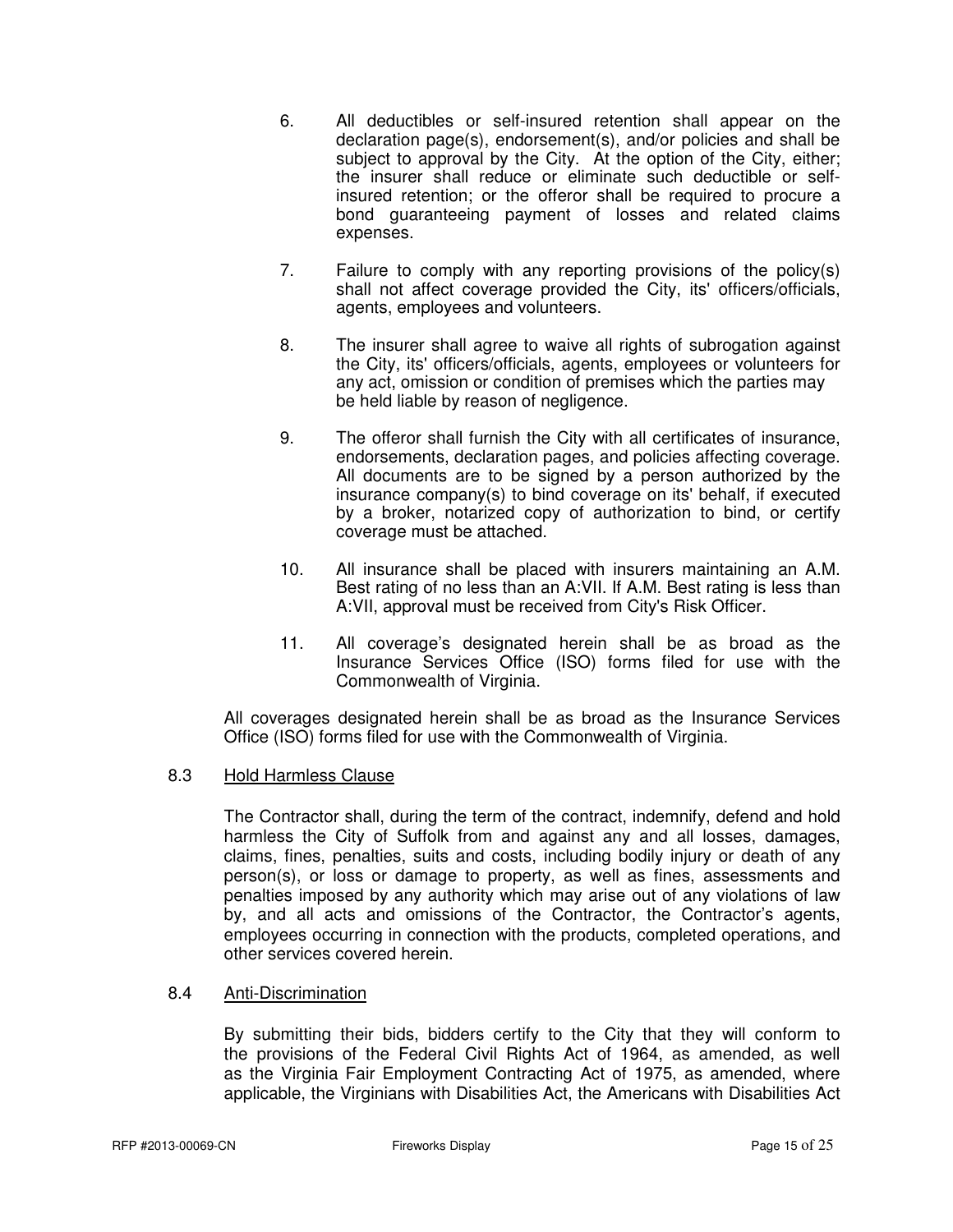and 2.2-4311 of the Virginia Public Procurement Act (VPPA). If the award is made to a faith-based organization, the organization shall not discriminate against any recipient of goods, services, or disbursements made pursuant to the contract on the basis of the recipient's religion, religious belief, refusal to participate in a religious practice, or on the basis of race, age, color, gender or national origin and shall be subject to the same rules as other organizations that contract with public bodies to account for the use of the funds provided; however, if the faith-based organization segregates public funds into separate accounts, only the accounts and programs funded with public funds shall be subject to audit by the public body. (Code of Virginia 2.2.4343.1E).

In every contract over \$10,000 shall include the following provisions:

- 1. During the performance of this contract, the contractor agrees as follows:
	- a. The contractor will not discriminate against any employee or applicant for employment because of race, religion, color, sex, national origin, age, disability, service disabled veterans or any other basis prohibited by state law relating to discrimination in employment, except where there is a bona fide occupational qualification reasonably necessary to the normal operation of the contractor. The contractor agrees to post in conspicuous places, available to employees and applicants for employment, notices setting forth the provisions of this nondiscrimination clause.
	- b. The contractor, in all solicitations or advertisements for employees placed by or on behalf of the contractor, will state that such contractor is an equal opportunity employer.
	- c. Notices, advertisements and solicitations placed in accordance with federal law, rule or regulation shall be deemed sufficient for the purpose of meeting these requirements.
- 2. The contractor will include the provisions of No. 1 above in every subcontract or purchase order over \$10,000, so that the provisions will be binding upon each subcontractor or vendor.

# 8.5 Ethics In Public Contracting

By submitting a bid, the bidder certifies that their bid is made without collusion or fraud and that they have not offered or received any kickbacks or inducements from any other bidder, supplier, manufacturer or subcontractor in connection with their bid, and that they have not conferred on any public employee having official responsibility for this procurement transaction any payment, loan subscription, advance, deposit of money, services or anything of more than nominal value, present or promised, unless consideration of substantially equal or greater value was exchanged. (Code of Virginia 2.2.4367)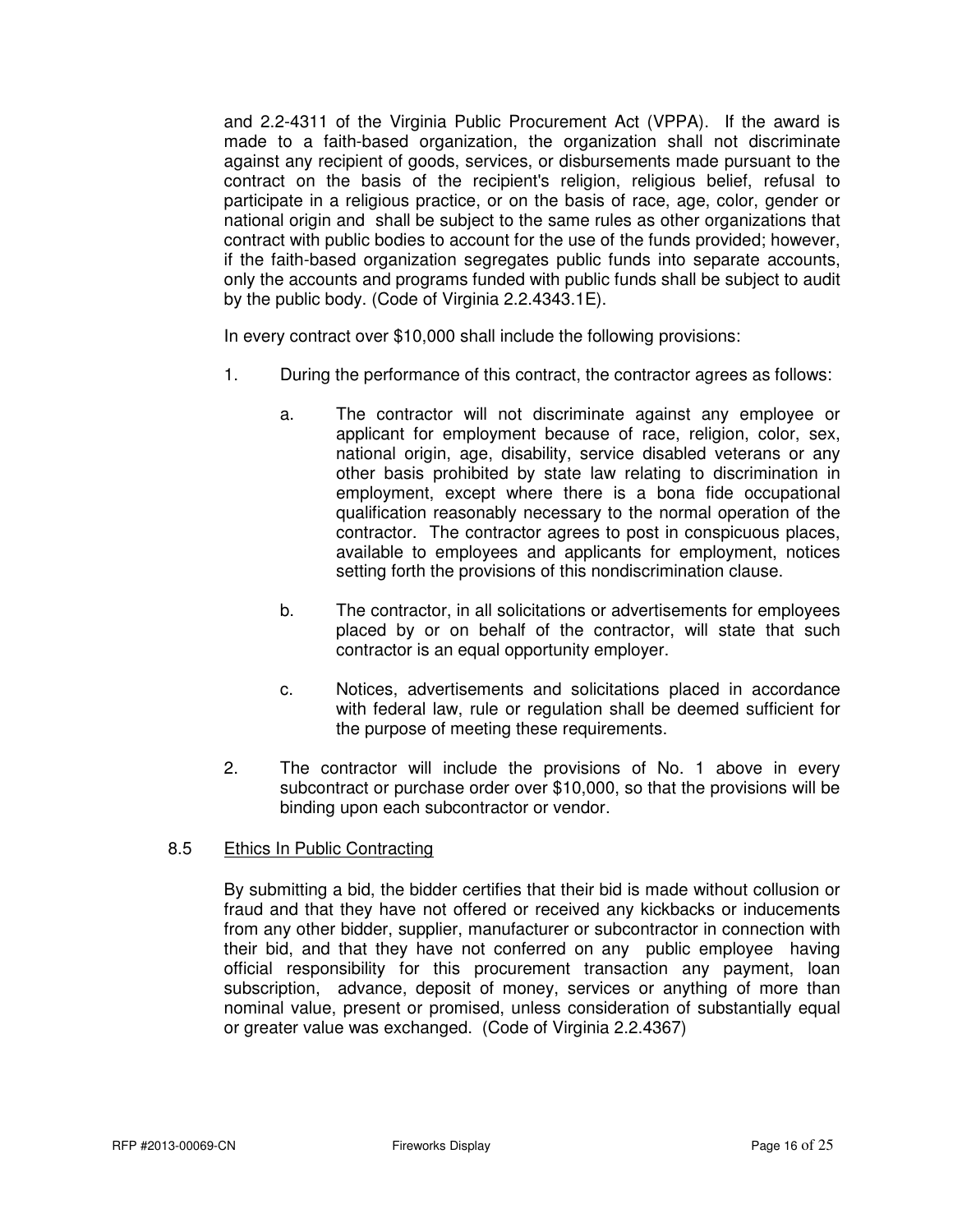# 8.6 Compliance with Federal Immigration Law

Contractor does not, and shall not during the performance of the contract for goods and services in the Commonwealth of Virginia knowingly employ an unauthorized alien as defined in the Federal Immigration Reform and Control Act of 1986.

# 8.7 Debarment Status

By submitting a bid, bidders certify that they are not currently debarred by the Commonwealth of Virginia from submitting bids or proposals on contracts for the type of goods and/or services covered by this solicitation, nor are they an agent of any person or entity that is currently so debarred.

# 8.8 Antitrust

By entering into a contract, the contractor conveys, sells, assigns, and transfers to the City of Suffolk all rights, title and interest in and to all causes of action it may now have or hereafter acquire under the laws of the United States and the Commonwealth of Virginia, relating to the particular goods or services purchased or acquired by the City of Suffolk under said contract.

# 8.9 Drug-Free Workplace

During the performance of this contract, the contractor agrees to (1) provide a drug-free workplace for the contractor's employees; (2) post in conspicuous place, available to employees and applicants for employment, a statement notifying employees that the unlawful manufacture, sale, distribution, dispensation, possession, or use of a controlled substance or marijuana is prohibited in the contractor's workplace and specifying the actions that will be taken against employees for violations of such prohibition; (3) state in all solicitation or advertisement for employees placed by or on behalf of the contractor that the contractor maintains a drug-free workplace; and (4) include the provisions of the foregoing clauses in every subcontract or purchase order of over \$10,000, so that the provisions will be binding upon each subcontractor or vendor.

For the purposes of this section, "drug-free workplace" means a site for the performance of work done in connection with a specific contract awarded to a contractor, the employees of whom are prohibited from engaging in the unlawful manufacture, sale, distribution, dispensation, possession or use of any controlled substance or marijuana during the performance of the contract.

# 8.10 Exemption from Taxes

The City is exempt from State Sales Tax and Federal Excise Tax. Tax Exemption Certificate indicating the City's tax exempt status will be furnished by the City of Suffolk.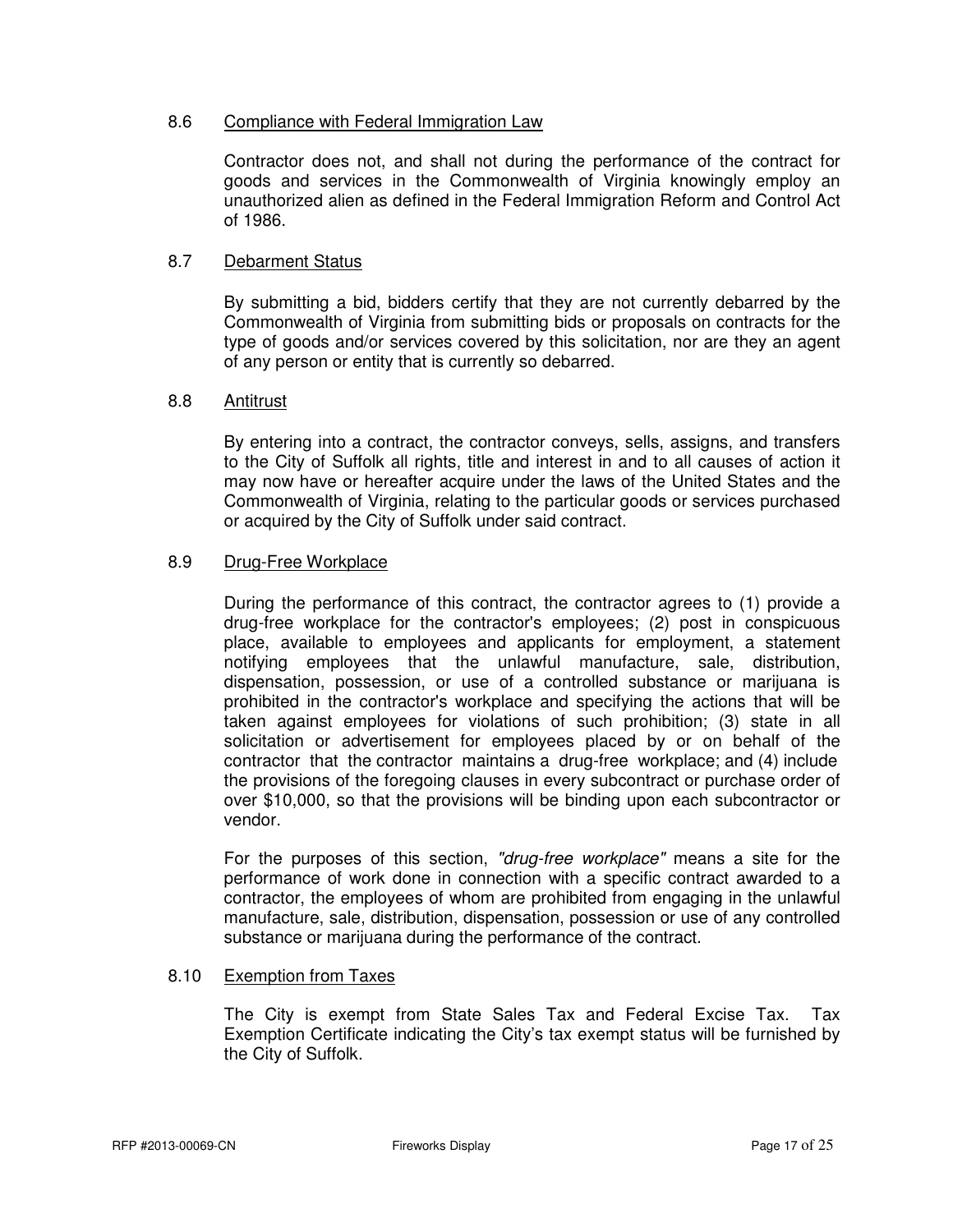# 8.11 Faith Based Organization

City of Suffolk does not discriminate against faith-based organizations.

# 8.12 Substitutions

NO substitutions or cancellations are permitted after award without written approval by the Purchasing Agent.

#### 8.13 Method of Payment

Contractor shall submit invoices in duplicate for each delivery, such statement to include detailed breakdown of all charges, and shall be based on completion of tasks or deliverables.

 Invoices shall be submitted to using departments. Upon acceptance of work, the City will render payment within forty-five (45) days of receipt of invoice. Unless otherwise provided, interest on the payment shall not exceed the rate of one percent (1%) per month.

 Individual contractors shall provide their social security numbers, and proprietorships, partnerships, and corporations shall provide their federal employer identification number on the pricing form.

#### 8.14 Payments to Subcontractors

Within seven (7) days after receipt of monies paid by the City for work performed by a subcontractor under this contractor, the contractor shall either:

- a. Pay the subcontractor for the proportionate share of the total payment received from the City attributable to the work performed by the subcontractor under this contract; or
- b. Notify the City and subcontractor, in writing, of his intention to withhold all or a part of the subcontractor's payment and the reason for non-payment.

The contractor shall pay interest to the subcontractor on all amounts owed that remain unpaid beyond the seven (7) day period except for amounts withheld as allowed in item b above.

Payments to subcontractor(s) shall be made in accordance with §2.2-4354 of Code of Virginia (1950), as amended. Unless otherwise specified in this contract, interest shall accrue at the rate of one percent (1%) per month.

# 8.15 Assignment of Contract

This contract may not be assigned in whole or in part without the written consent of the Purchasing Agent.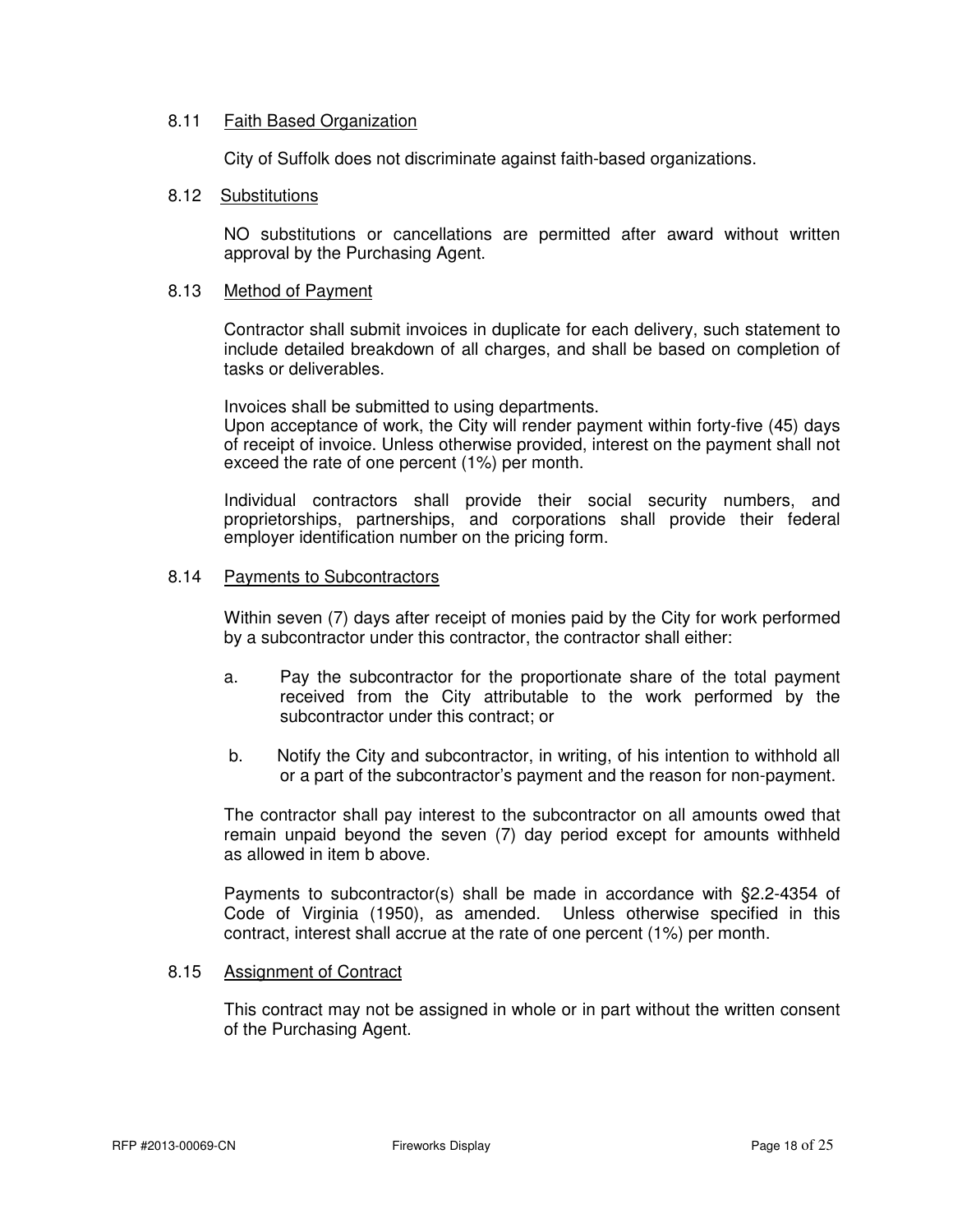# 8.16 Termination without Cause

 The City may at any time, and for any reason, terminate this Contract by written Notice to Contractor specifying the termination date, which shall be not less than thirty (30) days from the date such notice is mailed.

 Notice shall be given to Contractor by certified mail/return receipt requested at the address set forth in Contractor's Bid Proposal or as provided in this Contract.

 In the event of such termination, Contractor shall be paid such amount as shall compensate Contractor for the work satisfactorily completed, and accepted by the City, at the time of termination.

 If the City terminates this Contract, Contractor shall withdraw its personnel and equipment, cease performance of any further work under this Contract, and turn over to the City any work completed or in process for which payment has been made.

# 8.17 Termination with Cause/Default/Cancellation

 In the event that Contractor shall for any reason or through any cause be in default of the terms of this Contract, the City may give Contractor written notice of such default by certified mail/return receipt requested at the address set forth in Contractor's Bid Proposal or as provided in this Contract.

 Unless otherwise provided, Contractor shall have ten (10) days from the date such notice is mailed in which to cure the default. Upon failure of Contractor to cure the default, the City may immediately cancel and terminate this Contract as of the mailing date of the default notice.

 Upon termination, Contractor shall withdraw its personnel and equipment, cease performance of any further work under the Contract, and turn over to the City any work in process for which payment has been made.

 In the event of violations of law, safety or health standards and regulations, this Contract may be immediately cancelled and terminated by the City and provisions herein with respect to opportunity to cure default shall not be applicable.

#### 8.18 Non Appropriation – Availability of Funds

 It is understood and agreed between the parties hereto that the City shall be bound and obligated hereunder only to the extent that the funds shall have been appropriated and budgeted for the purpose of this Contract. In the event funds are not appropriated and budgeted in any fiscal year for payments due under this Contract, the City shall immediately notify Contractor of such occurrence and this

 Contract shall terminate on the last day of the fiscal year for which (an) appropriation(s) (was) were received without penalty or expense to the City of any kind whatsoever.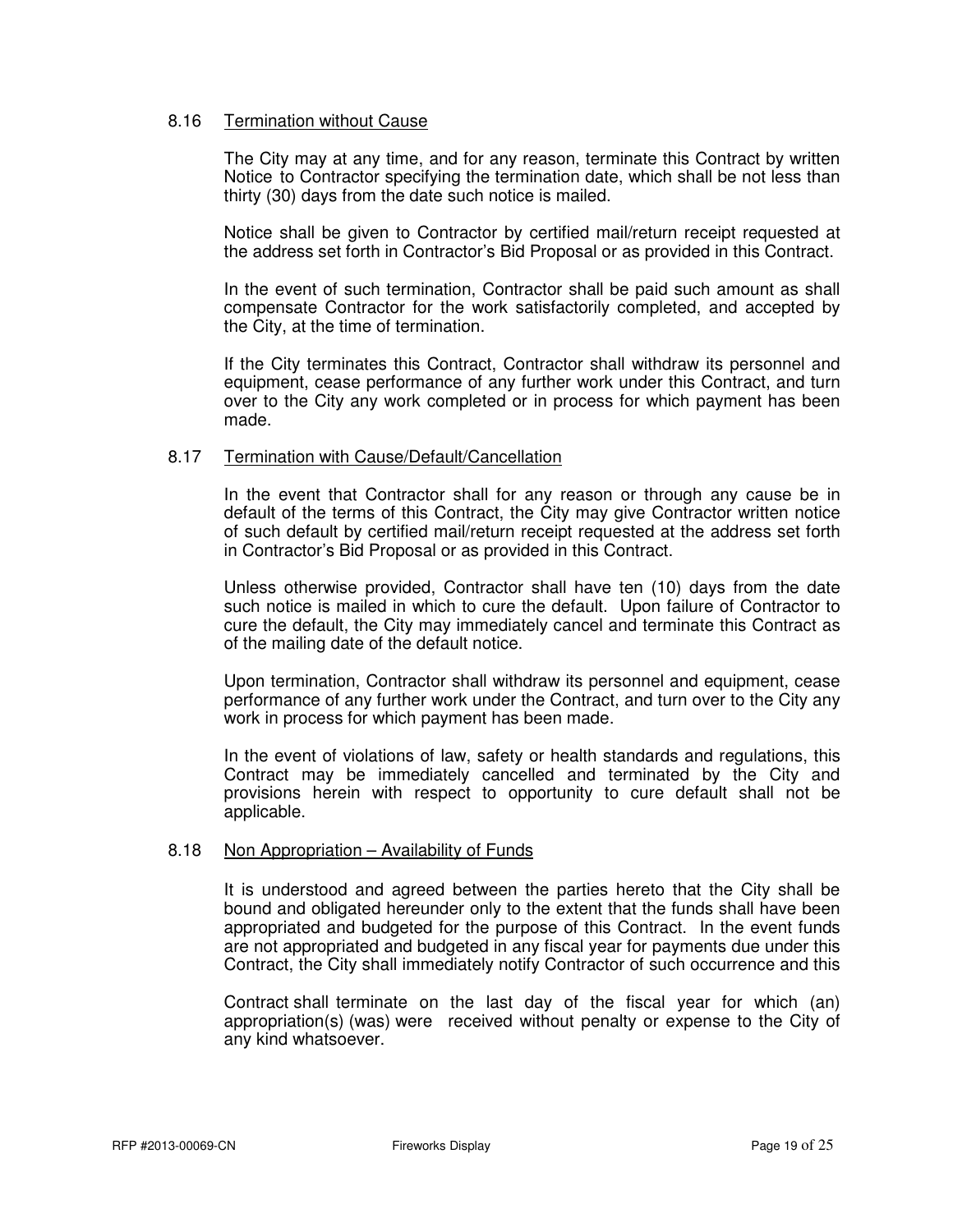# 8.19 Severability

If any part, term, or provision of this agreement, shall be found by the Court to be legally invalid or unenforceable, then such provision or portion thereof, shall be performed in accordance with applicable laws. The invalidity or unenforceability of any provision or portion of any contract document shall not affect the validity of any other provision or portion of the contract document.

# 8.20 Controlling Law; Venue, Pending/During Litigation

 This contract shall be governed by the applicable laws of the Commonwealth of Virginia without regard to its conflict of law rules. In the event of litigation concerning this contract, the parties agree to the exclusive jurisdiction and venue of the appropriate state court for the City of Suffolk, Virginia; however, in the event that the federal court has jurisdiction over the matter, then the parties agree to the exclusive jurisdiction and venue of the U.S. District Court for the Eastern District of Virginia, Norfolk Division.

 The contractor shall not cause a delay in services because of pending litigation or during litigation proceedings, except with the express, written consent of the City or by written instruction/order from the Court.

# 8.21 Compliance with State Law; Foreign and Domestic Business authorized to Transact Business in the Commonwealth (VPPA §2.2 – 4311.2)

 A bidder or offeror organized or authorized to transact business in the Commonwealth pursuant to Title 13.1 or Title 50 is to include in its bid or proposal the identification number issued to it by the State Corporation Commission. Any bidder or offeror that is not required to be authorized to transact business in the Commonwealth as a foreign business entity under Title 13.1 or Title 50 or as otherwise required by law shall include in its bid or proposal a statement describing why the bidder or offeror is not required to be so authorized. A public body may void any contract with a business if the business fails to remain in compliance with the provisions of this section.

# 8.22 Waiver

 The failure by one party to require performance of any provision of this contract shall not affect that party's right to require performance at any time thereafter, nor shall a waiver of any breach or default of the contract constitute a waiver of any subsequent breach or default or a waiver of the provision itself.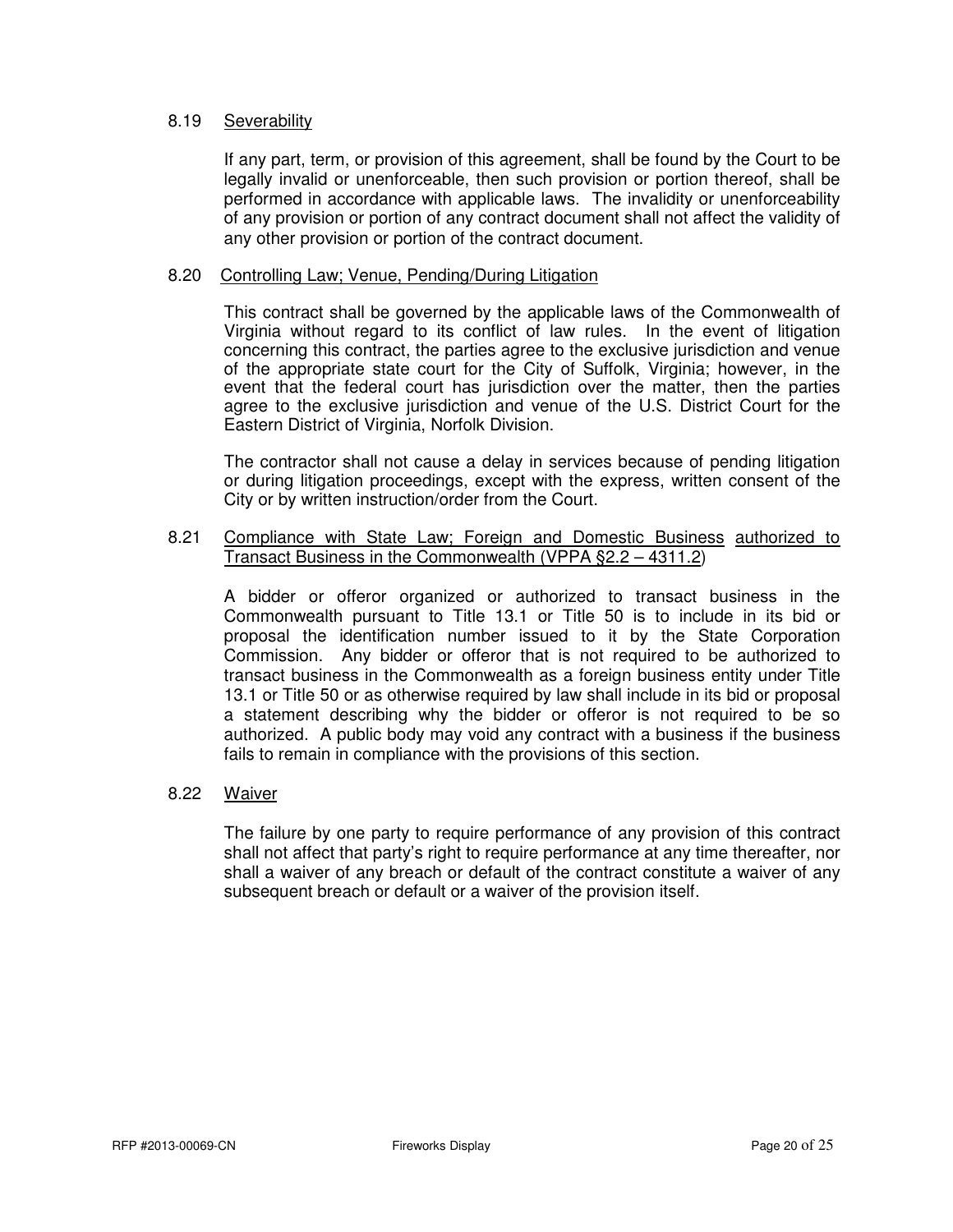# **SIGNATURE SHEET**

(Submit with Proposal)

My signature certifies that the proposal as submitted complies with all Terms and Conditions as set forth.

My signature also certifies that the accompanying proposal is not the result of, or affected by, any unlawful act of collusion with another person or company engaged in the same line of business or commerce, or any act of fraud punishable under Title 18.2, Chapter 12, Article 1.1 of the Code of Virginia, 1950, as amended. Furthermore, I understand that fraud and unlawful collusion are crimes under the Virginia Governmental Frauds Act, the Virginia Government Bid Rigging Act, and Virginia Antitrust Act, and Federal Law, and can result in fines, prison sentences, and civil damage awards.

My signature also certifies that this firm has no business or personal relationships with any other companies or persons that could be considered as a conflict of interest or potential conflict of interest to the City of Suffolk and that there are no principals, officers, agents, employees, or representatives of this firm that have any business or personal relationships with any other companies or persons that could be considered as a conflict of interest or a potential conflict of interest to the City of Suffolk, pertaining to any and all work or services to be performed as a result of this request and any resulting contract with the City of Suffolk.

I hereby certify that I am authorized to sign as a Representative for the Firm:

| <b>Complete Legal Name of Firm:</b> |               |  |         |
|-------------------------------------|---------------|--|---------|
|                                     |               |  |         |
| Federal ID No.: Federal ID No.:     | Telephone No. |  | Fax No. |
|                                     |               |  |         |
| Signature:                          |               |  |         |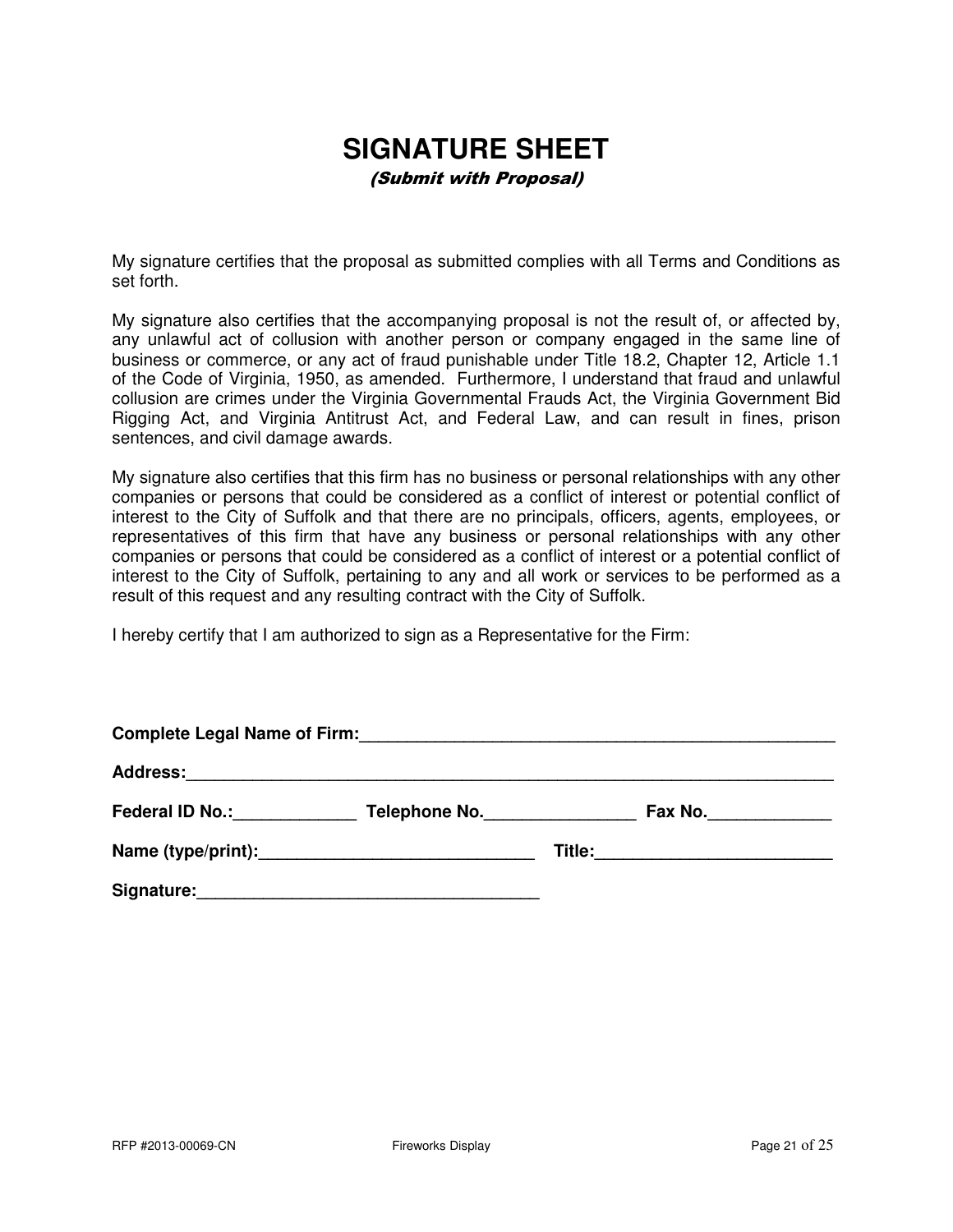# **PROPRIETARY/CONFIDENTIAL INFORMATION IDENTIFICATION (RFP #2013-00069-CN**

Name of Firm/Offeror:\_\_\_\_\_\_\_\_\_\_\_\_\_\_\_\_\_\_\_\_\_\_\_\_\_\_\_\_\_\_\_\_\_\_\_\_\_\_\_\_\_\_\_\_

Trade secrets or proprietary information submitted by an offeror shall not be subject to public disclosure under the Virginia Freedom of Information Act; however, the offeror must invoke the protections of §2.2-4342F of the Code of Virginia, in writing, either before or at the time the data or other material is submitted. The written notice must specifically identify the data or materials to be protected, including the section of the proposal in which it is contained, as well as the page number(s), and state the reasons why protection is necessary. The proprietary or trade secret material submitted must be identified by some distinct method such as highlighting or underlining and must indicate only the specific words, figures, or paragraphs that constitute a trade secret or proprietary information. In addition, a summary of proprietary information provided shall be submitted on this form. The designation of an entire proposal document, line item prices, and/or total proposal prices as proprietary or trade secrets is not acceptable. If, after being given reasonable time, the offeror refuses to withdraw such a classification designation, the proposal will be rejected.

| SECTION/TITLE | <b>PAGE NUMBER(S)</b> | REASON(S)<br>DISCLOSURE | <b>FOR</b> | <b>WITHHOLDING</b> | <b>FROM</b> |
|---------------|-----------------------|-------------------------|------------|--------------------|-------------|
|               |                       |                         |            |                    |             |
|               |                       |                         |            |                    |             |
|               |                       |                         |            |                    |             |
|               |                       |                         |            |                    |             |
|               |                       |                         |            |                    |             |
|               |                       |                         |            |                    |             |
|               |                       |                         |            |                    |             |
|               |                       |                         |            |                    |             |
|               |                       |                         |            |                    |             |
|               |                       |                         |            |                    |             |
|               |                       |                         |            |                    |             |
|               |                       |                         |            |                    |             |
|               |                       |                         |            |                    |             |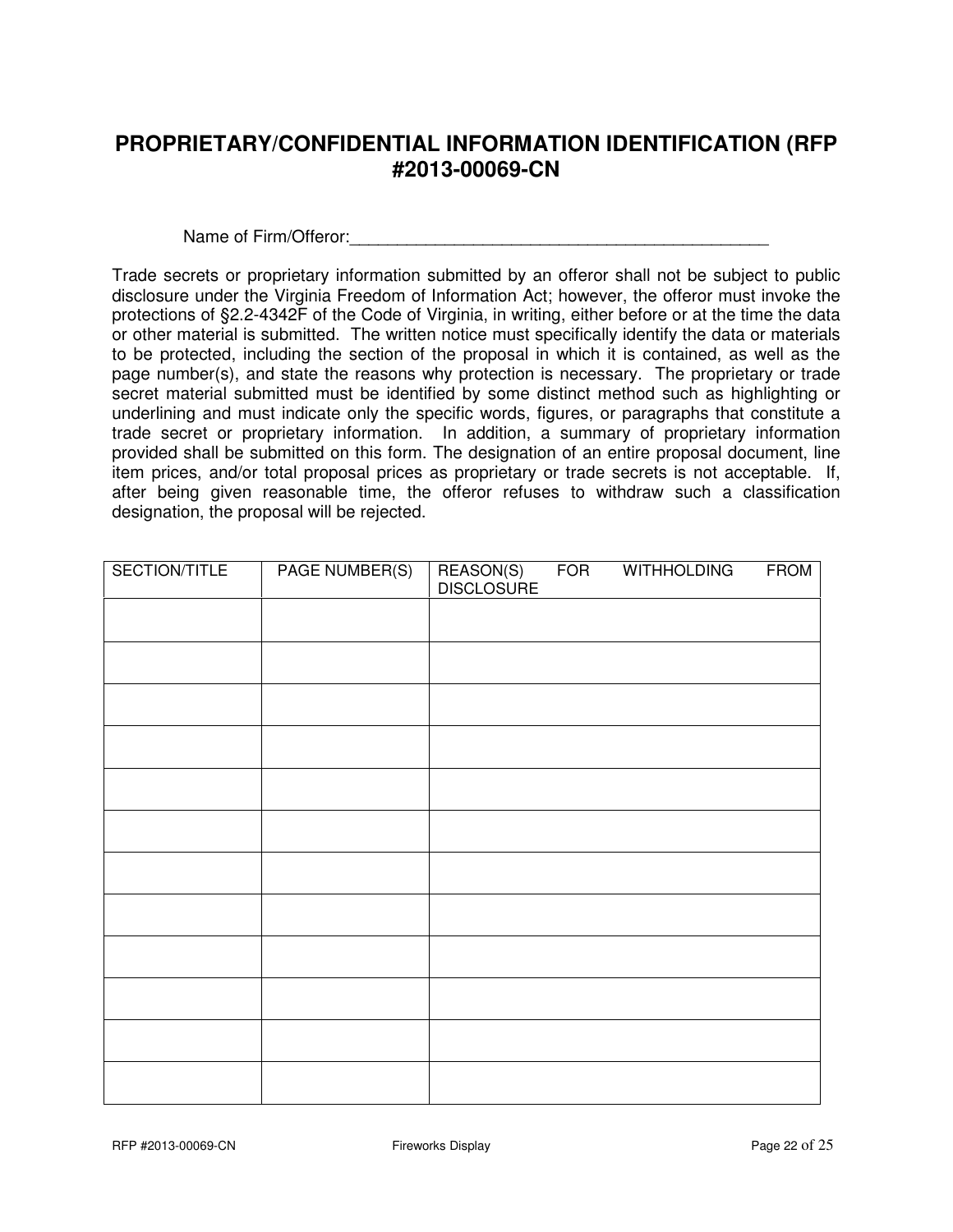# **EXCEPTIONS TO RFP** (RFP #2013-00069-CN)

Unless stated in this portion of the proposal, all offerors will be considered to have accepted all the terms of the Request for Proposal (RFP), including all musts, shalls, and shoulds, and any amendments as issued, without exception.

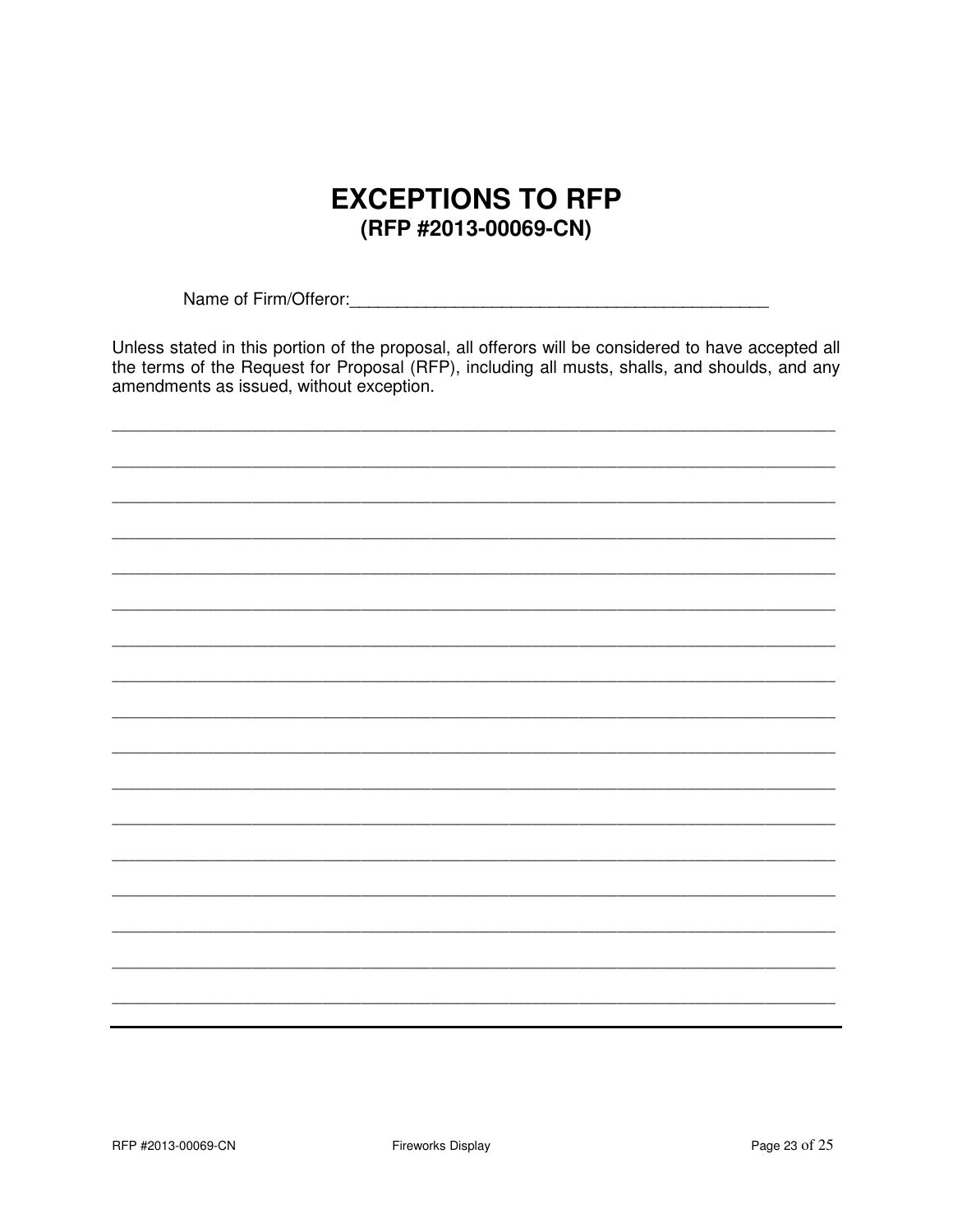#### **ANTICOLLUSION/NONDISCRIMINATION/DRUG FREE WORKPLACE CLAUSES**

#### **ANTICOLLUSION CLAUSE:**

IN THE PREPARATION AND SUBMISSION OF THIS BID, SAID BIDDER DID NOT EITHER DIRECTLY OR INDIRECTLY ENTER INTO ANY COMBINATION OR ARRANGEMENT WITH ANY PERSON, FIRM OR CORPORATION, OR ENTER INTO ANY AGREEMENT, PARTICIPATE IN ANY COLLUSION, OR OTHERWISE TAKE ANY ACTION IN THE RESTRAINT OF FREE, COMPETITIVE BIDDING IN VIOLATION OF THE SHERMAN ACT (15 U.S.C. SECTION 1), SECTIONS 59.1-9.1 THROUGH 59.1- 9.17 OR SECTIONS 59.1-68.6 THROUGH 59.1-68.8 OF THE CODE OF VIRGINIA.

THE UNDERSIGNED BIDDER HEREBY CERTIFIES THAT THIS AGREEMENT, OR ANY CLAIMS RESULTING THEREFROM, IS NOT THE RESULT OF, OR AFFECTED BY, ANY ACT OF COLLUSION WITH, OR ANY ACT OF, ANOTHER PERSON OR PERSONS, FIRM OR CORPORATION ENGAGED IN THE SAME LINE OF BUSINESS OR COMMERCE; AND, THAT NO PERSON ACTING FOR, OR EMPLOYED BY, THE CITY OF SUFFOLK HAS AN INTEREST IN, OR IS CONCERNED WITH, THIS BID; AND, THAT NO PERSON OR PERSONS, FIRM OR CORPORATION OTHER THAN THE UNDERSIGNED, HAVE, OR ARE, INTERESTED IN THIS BID.

#### **DRUG-FREE WORKPLACE:**

DURING THE PERFORMANCE OF THIS CONTRACT, THE CONTRACTOR AGREES TO (I) PROVIDE A DRUG-FREE WORKPLACE FOR THE CONTRACTOR'S EMPLOYEES; (II) POST IN CONSPICUOUS PLACES, AVAILABLE TO EMPLOYEES AND APPLICANTS FOR EMPLOYMENT, A STATEMENT NOTIFYING EMPLOYEES THAT THE UNLAWFUL MANUFACTURE, SALE, DISTRIBUTION, DISPENSATION, POSSESSION, OR USE OF A CONTROLLED SUBSTANCE OR MARIJUANA IS PROHIBITED IN THE CONTRACTOR'S WORKPLACE AND SPECIFYING THE ACTIONS THAT WILL BE TAKEN AGAINST EMPLOYEES FOR VIOLATIONS OF SUCH PROHIBITION; (III) STATE IN ALL SOLICITATIONS OR ADVERTISEMENTS FOR EMPLOYEES PLACED BY OR ON BEHALF OF THE CONTRACTOR THAT THE CONTRACTOR MAINTAINS A DRUG-FREE WORKPLACE; AND (IV) INCLUDE THE PROVISIONS OF THE FOREGOING SECTIONS I, II, AND III IN EVERY SUBCONTRACT OR PURCHASE ORDER OF OVER \$10,000, SO THAT THE PROVISIONS WILL BE BINDING UPON EACH SUBCONTRACTOR OR VENDOR.

FOR THE PURPOSE OF THIS SECTION, "DRUG-FREE WORKPLACE" MEANS A SITE FOR THE PERFORMANCE OR WORK DONE IN CONNECTION WITH A SPECIFIC CONTRACT AWARDED TO A CONTRACTOR IN ACCORDANCE WITH THIS CHAPTER, THE EMPLOYEES OF WHOM ARE PROHIBITED FROM ENGAGING IN THE UNLAWFUL MANUFACTURE, SALE, DISTRIBUTION, DISPENSATION, POSSESSION OR USE OF ANY CONTROLLED SUBSTANCE OR MARIJUANA DURING THE PERFORMANCE OF THE CONTRACT.

#### **NONDISCRIMINATION CLAUSE:**

- 1. EMPLOYMENT DISCRIMINATION BY BIDDER SHALL BE PROHIBITED.
	- 2. DURING THE PERFORMANCE OF THIS CONTRACT, THE SUCCESSFUL BIDDER SHALL AGREE AS FOLLOWS:
		- THE BIDDER, WILL NOT DISCRIMINATE AGAINST ANY EMPLOYEE OR APPLICANT FOR EMPLOYMENT BECAUSE OF RACE, RELIGION, COLOR, SEX, NATIONAL ORIGIN, AGE, DISABILITY, OR ANY OTHER BASIS PROHIBITED BY STATE LAW RELATING TO DISCRIMINATION IN EMPLOYMENT, EXCEPT WHERE THERE IS A BONA FIDE OCCUPATIONAL QUALIFICATION/CONSIDERATION REASONABLY NECESSARY TO THE NORMAL OPERATION OF THE BIDDER. THE BIDDER AGREES TO POST IN CONSPICUOUS PLACES, AVAILABLE TO EMPLOYEES AND APPLICANTS FOR EMPLOYMENT, NOTICES SETTING FORTH THE PROVISIONS OF THIS NONDISCRIMINATION CLAUSE.
		- B. THE BIDDER, IN ALL SOLICITATIONS OR ADVERTISEMENTS FOR EMPLOYEES PLACED ON BEHALF OF THE BIDDER, WILL STATE THAT SUCH BIDDER IS AN EQUAL OPPORTUNITY EMPLOYER.
		- **C.** NOTICES, ADVERTISEMENTS, AND SOLICITATIONS PLACED IN ACCORDANCE WITH FEDERAL LAW, RULE OR REGULATION SHALL BE DEEMED SUFFICIENT FOR THE PURPOSE OF MEETING THE REQUIREMENTS OF THIS SECTION.
		- D. BIDDER WILL INCLUDE THE PROVISIONS OF THE FOREGOING SECTIONS A, B, AND C IN EVERY SUBCONTRACT OR PURCHASE ORDER OF OVER \$10,000, SO THAT THE PROVISIONS WILL BE BINDING UPON EACH SUBCONTRACTOR OR VENDOR.

| Name and Address of Bidder:                                                                                                                   | Date:                                                                                             |  |  |
|-----------------------------------------------------------------------------------------------------------------------------------------------|---------------------------------------------------------------------------------------------------|--|--|
|                                                                                                                                               | By:                                                                                               |  |  |
|                                                                                                                                               | Signature In Ink                                                                                  |  |  |
|                                                                                                                                               |                                                                                                   |  |  |
|                                                                                                                                               | <b>Printed Name</b>                                                                               |  |  |
| Telephone Number: (                                                                                                                           |                                                                                                   |  |  |
| Fax Phone Number: (                                                                                                                           | Title                                                                                             |  |  |
| FIN/SSN#:                                                                                                                                     |                                                                                                   |  |  |
| <b>No</b><br>Is your firm a "minority" business?<br>Yes<br>Hispanic American<br>African American<br>American Indian<br>Other; Please Explain: | If yes, please indicate the "minority" classification below:<br>Eskimo<br>Asian American<br>Aleut |  |  |
| Is your firm Woman Owned?<br>Yes<br>No                                                                                                        | Is your firm a Small Business?<br>No<br>Yes                                                       |  |  |